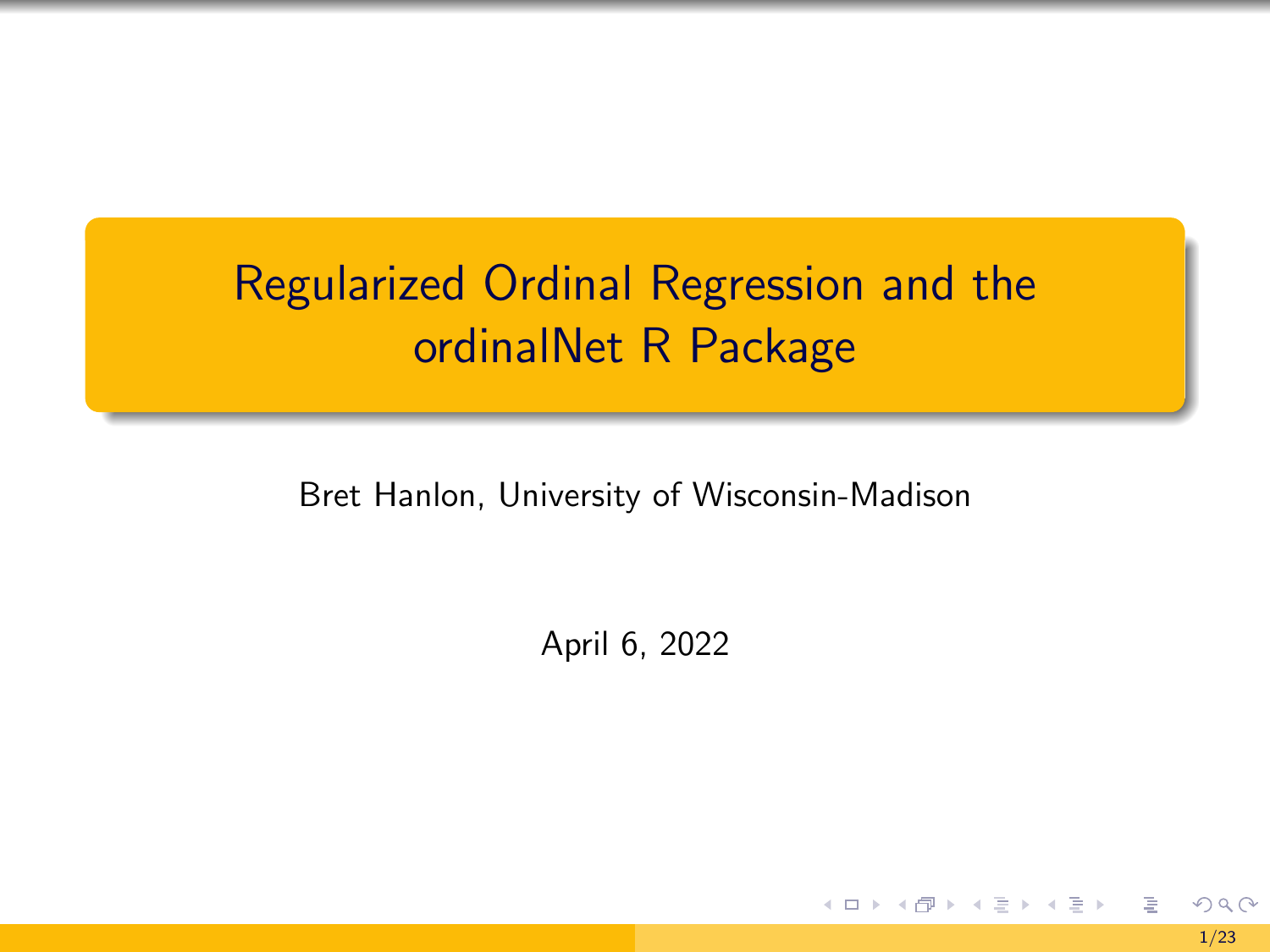- Mike Wurm, Data Science, Google
- Paul Rathouz, Director of the Biomedical Science Data Hub, University of Texas-Austin
- dissertation. Wurm, Michael J. Regression Models and Optimization Techniques for Ordinal, Survival, and Exponential Family Distributions. The University of Wisconsin-Madison, 2017.
- manuscript. Wurm, M. J., Rathouz, P. J., & Hanlon, B. M. (2021). Regularized Ordinal Regression and the ordinalNet R Package. Journal of Statistical Software, 99(6), 1–42.

イロト イ団 トイモト イモト 一毛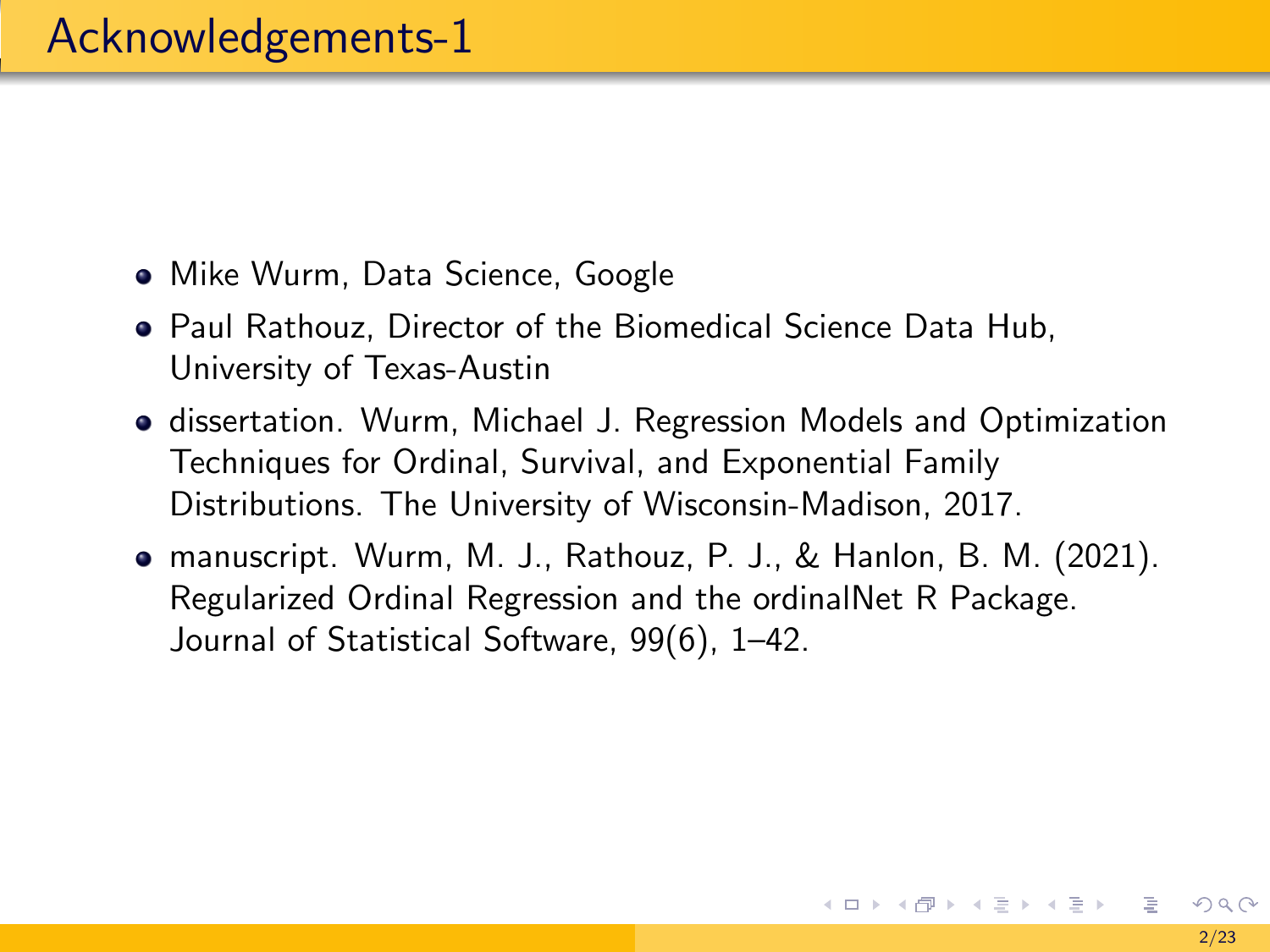Wilhelm et al's elucidation of iteratively reweighted least squares (IRLS) for multinomial models.

Wilhelm MS, Carter EM, Hubert JJ. Multivariate iteratively re-weighted least squares, with applications to dose-response data. Environmetrics, 9(3):303–315.

Yee's vector generalized additive models (VGAM).

Yee TW. Vector generalized linear and additive models: with an implementation in R. New York: Springer 2015.

Yee TW. The VGAM package for categorical data analysis. Journal of Statistical Software. 2010 Jan 5;32:1-34.

K ロ > K @ > K 경 > K 경 > 시 경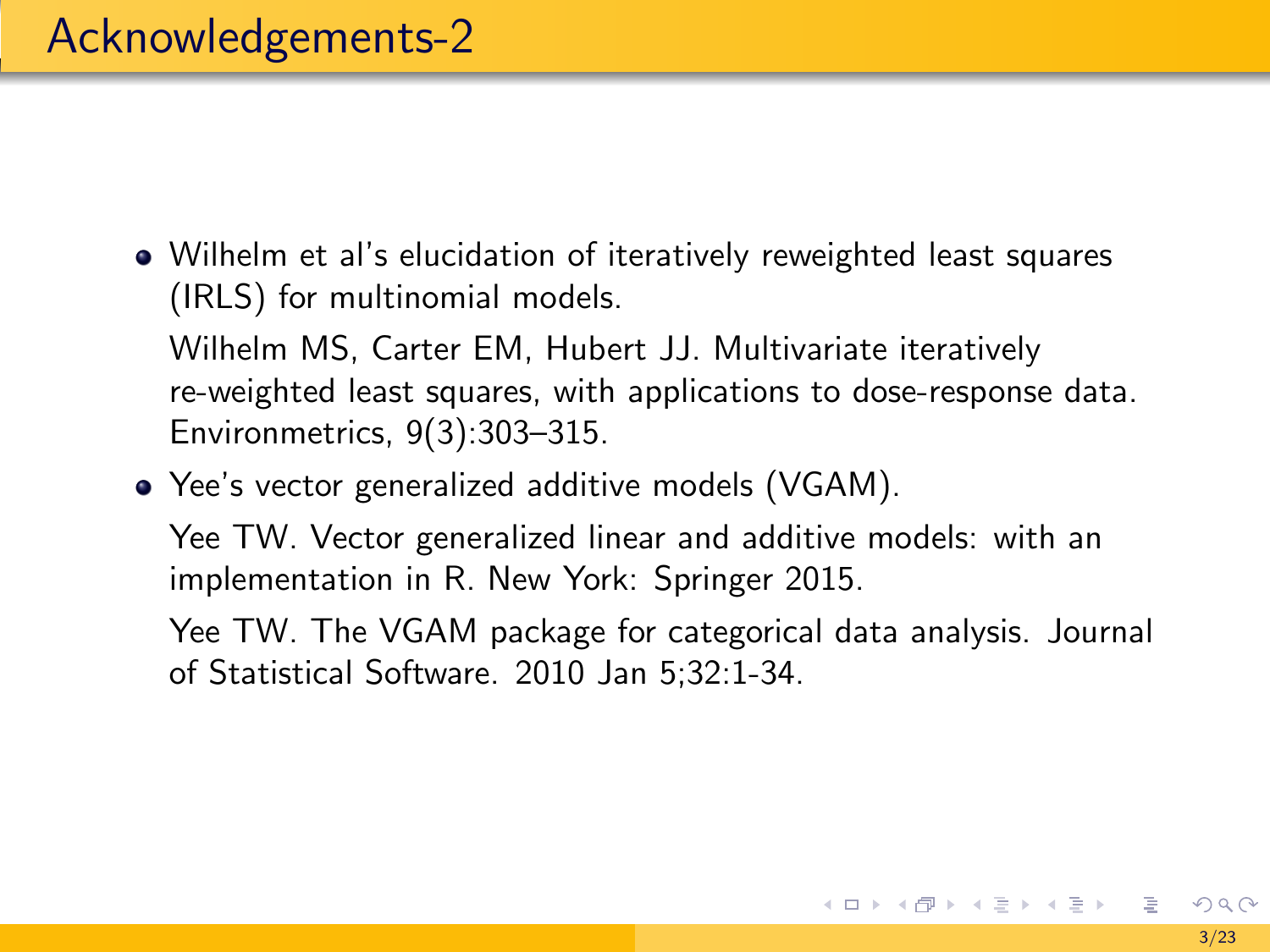# Motivating example

Motivating data from The Cancer Genome Atlas

- [Archer et al. \(2014,](#page-36-1) [2010\)](#page-36-2)
- 56 subjects
	- 20 normal liver tissue (healthy)
	- 16 cirrhotic tissue (disease)
	- 20 with hepatocellular carcinoma (severe disease)
- Methylation levels for 45 genes
- Goal: build predictive model to classify tissue based on methylation profile
- $p \approx n \Rightarrow$  predictive model requires regularization
- Excerpt from data:

. .

|                   | Liver CDKN2B_seq_50_S294_F DDIT3_P1313_R ERN1_P809_R GML_E144_F $\ldots$ |                                                   |                                       |  |  |
|-------------------|--------------------------------------------------------------------------|---------------------------------------------------|---------------------------------------|--|--|
| Normal            |                                                                          | $-0.35633416 -1.31056556 0.9657593169 0.45453048$ |                                       |  |  |
| Normal            | -0.47508349                                                              |                                                   | -0.66903874  0.9537646464  0.57388473 |  |  |
| Tumor             | 1.37096496                                                               |                                                   | 1.37428021  0.4118315292  0.72121947  |  |  |
| Tumor             | 0.54953731                                                               |                                                   | 1.06033861  0.4063716945 -1.08468387  |  |  |
| Cirrhosis non-HCC | 0.55573061                                                               |                                                   | 0.59576393 -0.6224016200 0.70409687   |  |  |
| Cirrhosis non-HCC | $-1.17830718$                                                            |                                                   | 0.03673283  0.0004964171 -1.14753553  |  |  |
| $\bullet$         |                                                                          |                                                   |                                       |  |  |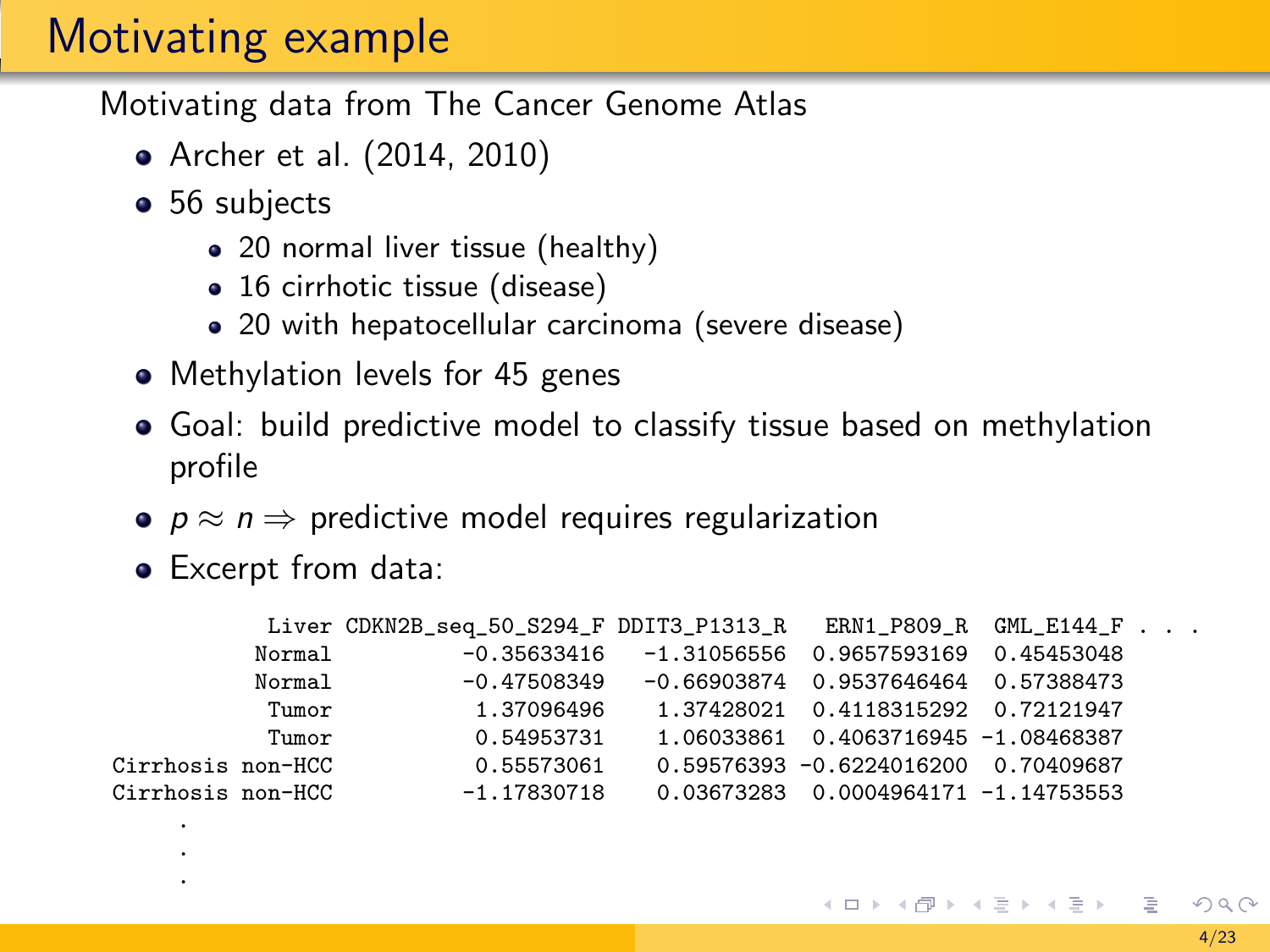Response variable has finite number of ordered categories

- For example,  $1=$ poor,  $2=$ fair,  $3=$ good,  $4=$ excellent
- Common approaches
	- **a** Treat outcome as numeric
		- Interpretation is problematic
	- Multinomial regression
		- Does not take advantage of label ordering
	- Ordinal regression
		- Fewer parameters than multinomial regression, but less flexible.

K ロ > K @ > K ミ > K ミ > H ミ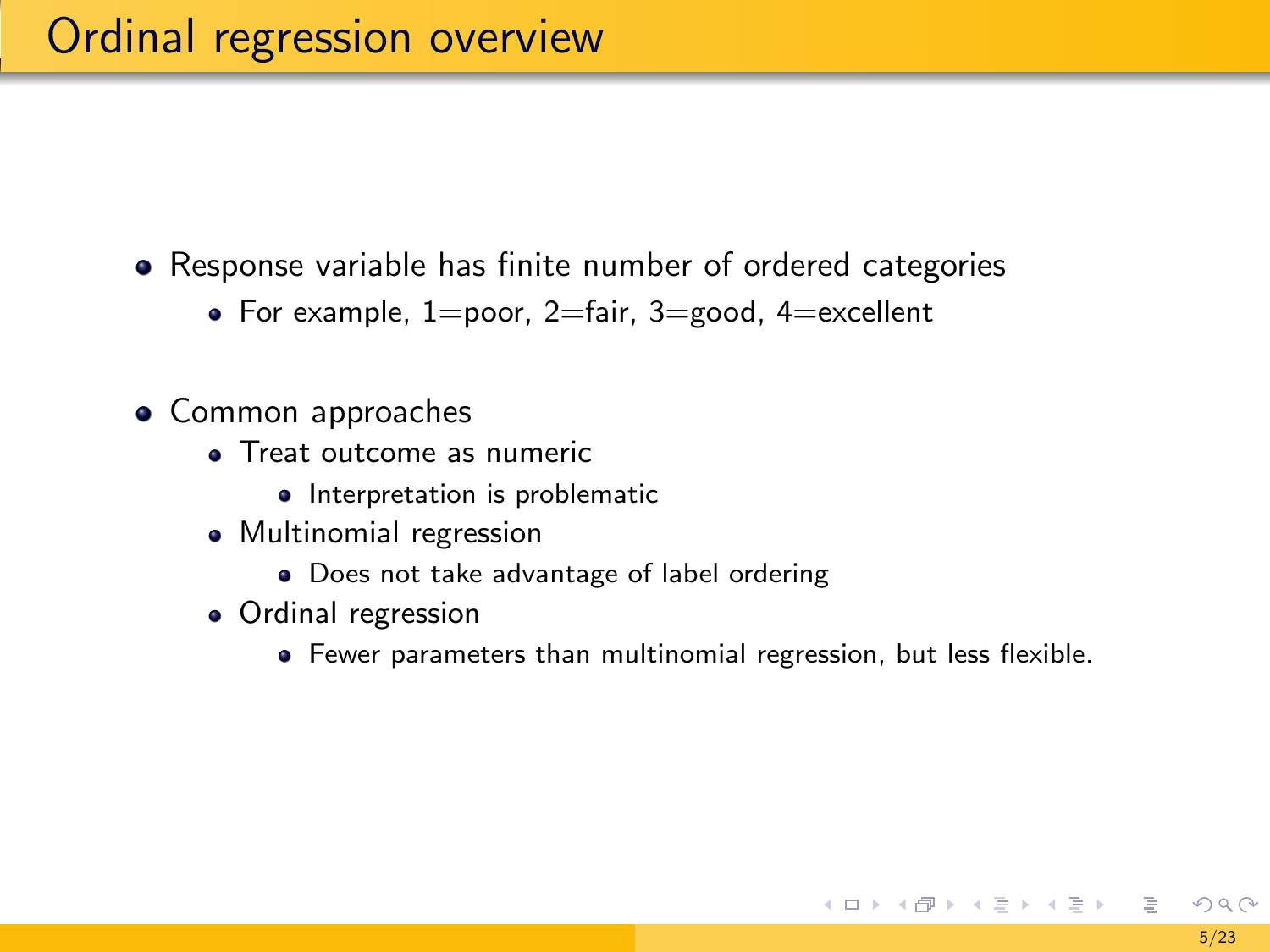- Motivation 1: Limited software available for ordinal regression regularization and variable selection (true in 2015).
	- Contribution: Proposed and implemented coordinate descent algorithm for broad class of models with elastic net penalty

イロト イ団 トイモト イモト 一毛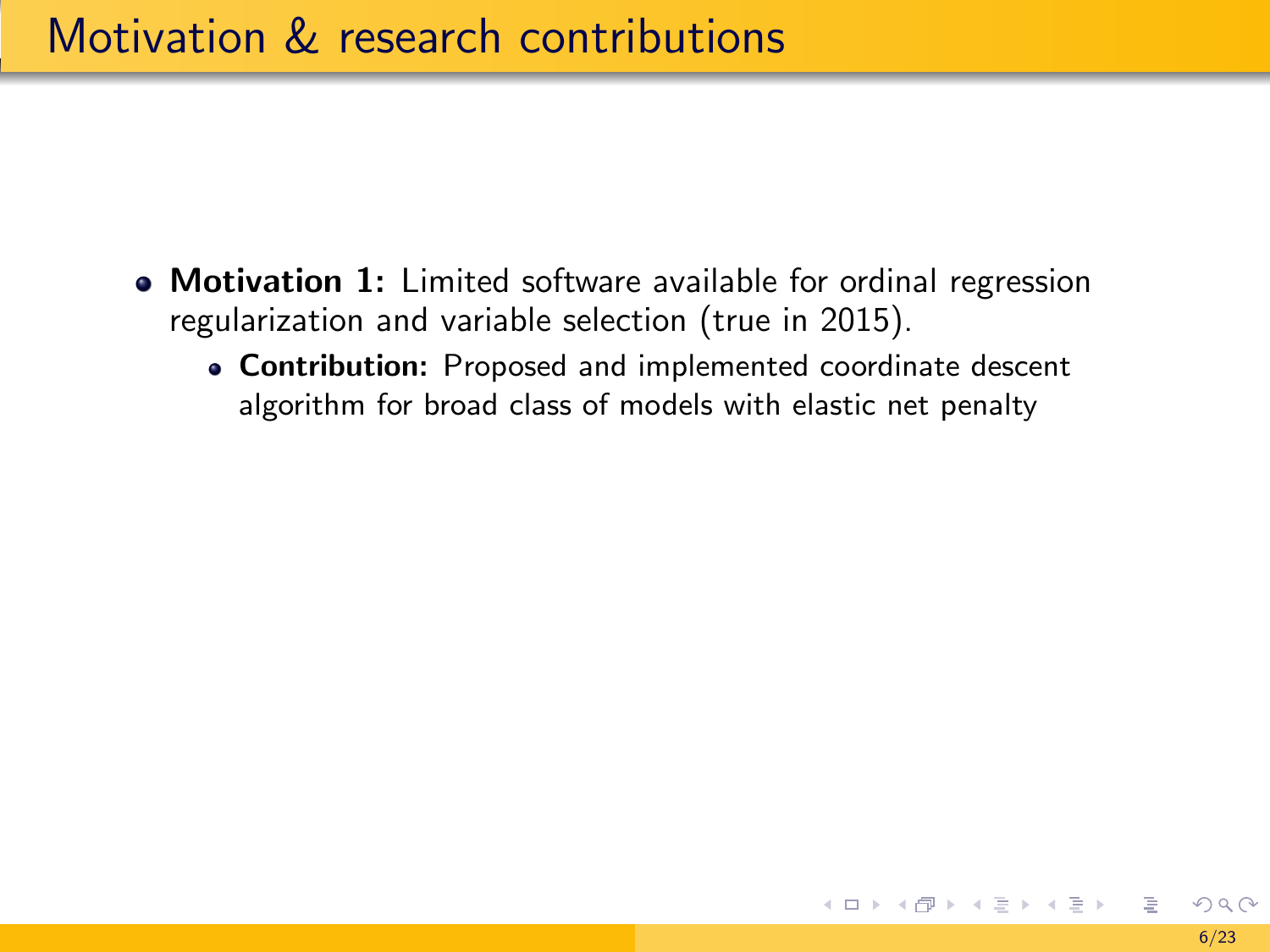- Motivation 1: Limited software available for ordinal regression regularization and variable selection (true in 2015).
	- Contribution: Proposed and implemented coordinate descent algorithm for broad class of models with elastic net penalty
- Motivation 2: How to choose between ordinal and unordered multinomial models for ordinal data?
	- Contribution: Developed model parameterization that blends ordinal and multinomial regression.

K ロ ▶ K @ ▶ K 경 ▶ K 경 ▶ 《 경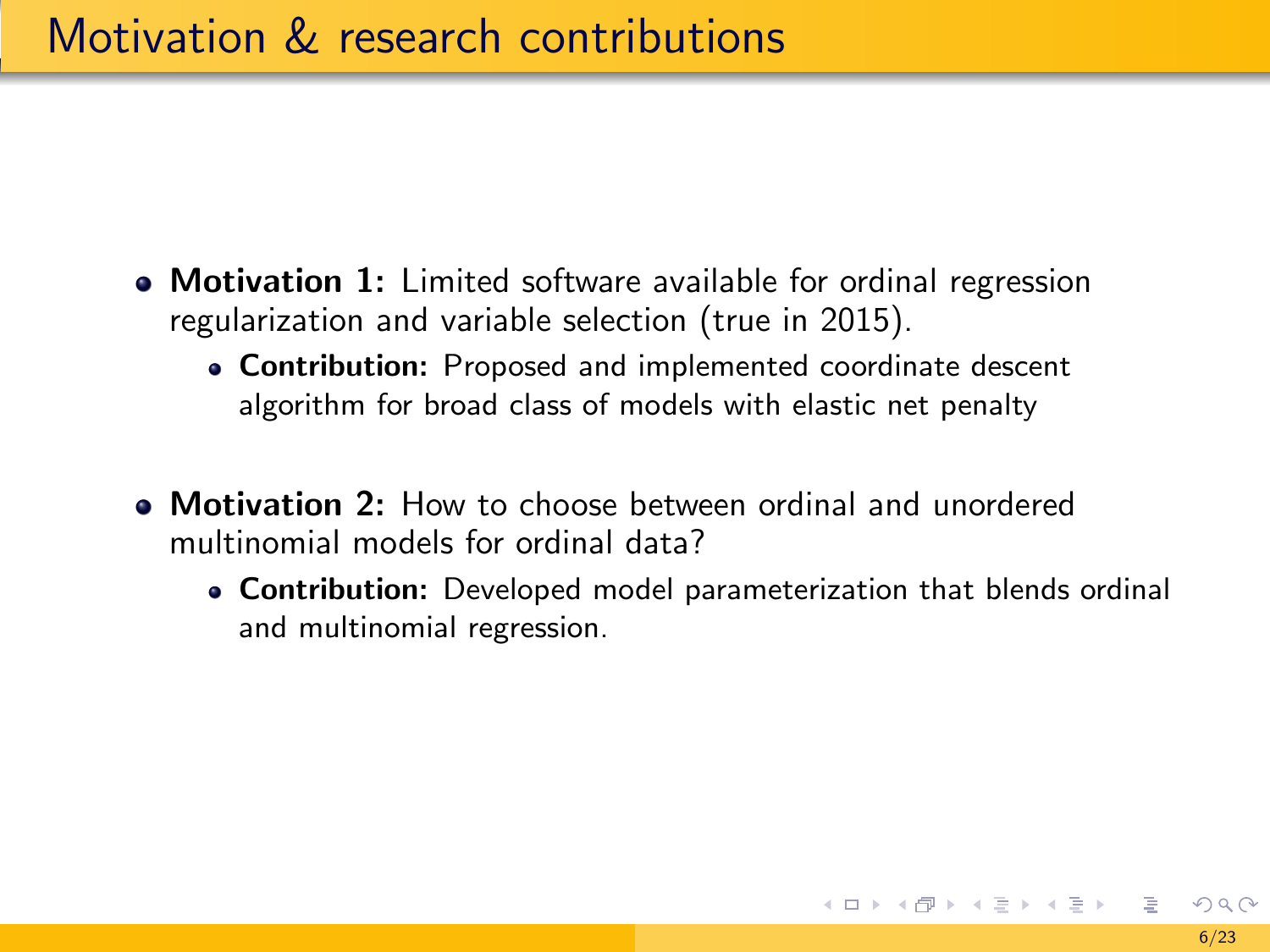# Examples of common multinomial & ordinal models

Multinomial logistic regression

$$
\bullet \ \ P(Y=m|X=x) = \frac{\exp(\alpha_m + x^{\top}\beta_m)}{1 + \sum\limits_{k=1}^{K-1} \exp(\alpha_k + x^{\top}\beta_k)}
$$

- $\kappa=1$  sets of coefficients  $(\beta_k)$  and intercepts  $(\alpha_k).$
- Invariant to class label ordering.

 $\equiv$ 

イロメ イ団メ イモメ イモメー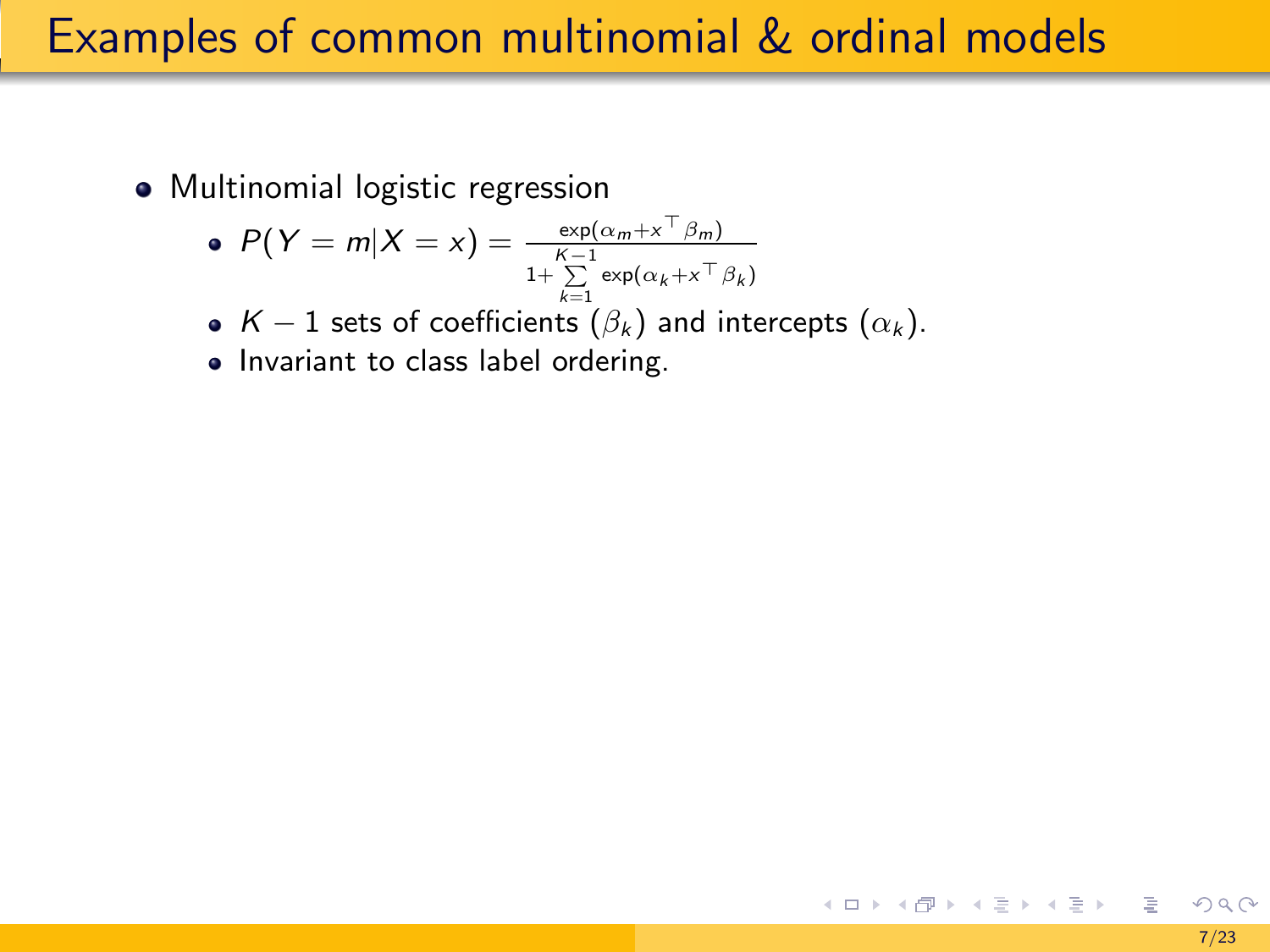# Examples of common multinomial & ordinal models

• Multinomial logistic regression

$$
\bullet \ \ P(Y=m|X=x) = \frac{\exp(\alpha_m + x^{\top}\beta_m)}{1 + \sum\limits_{k=1}^{K-1} \exp(\alpha_k + x^{\top}\beta_k)}
$$

- $K 1$  sets of coefficients  $(\beta_k)$  and intercepts  $(\alpha_k)$ .
- Invariant to class label ordering.
- Proportional odds model
	- $P(Y \le m | X = x) = logit^{-1}(\alpha_m + x^{\top}\beta)$
	- Single set of coefficients ( $\beta$ ) and  $K 1$  intercepts  $(\alpha_k)$ .
	- The linear combination  $x^\top\beta$  shifts all cumulative probabilities up or down. This is the defining characteristic of an ordinal model!

K ロ ) K ( @ ) K ( 할 ) K (할 ) ( … 할 )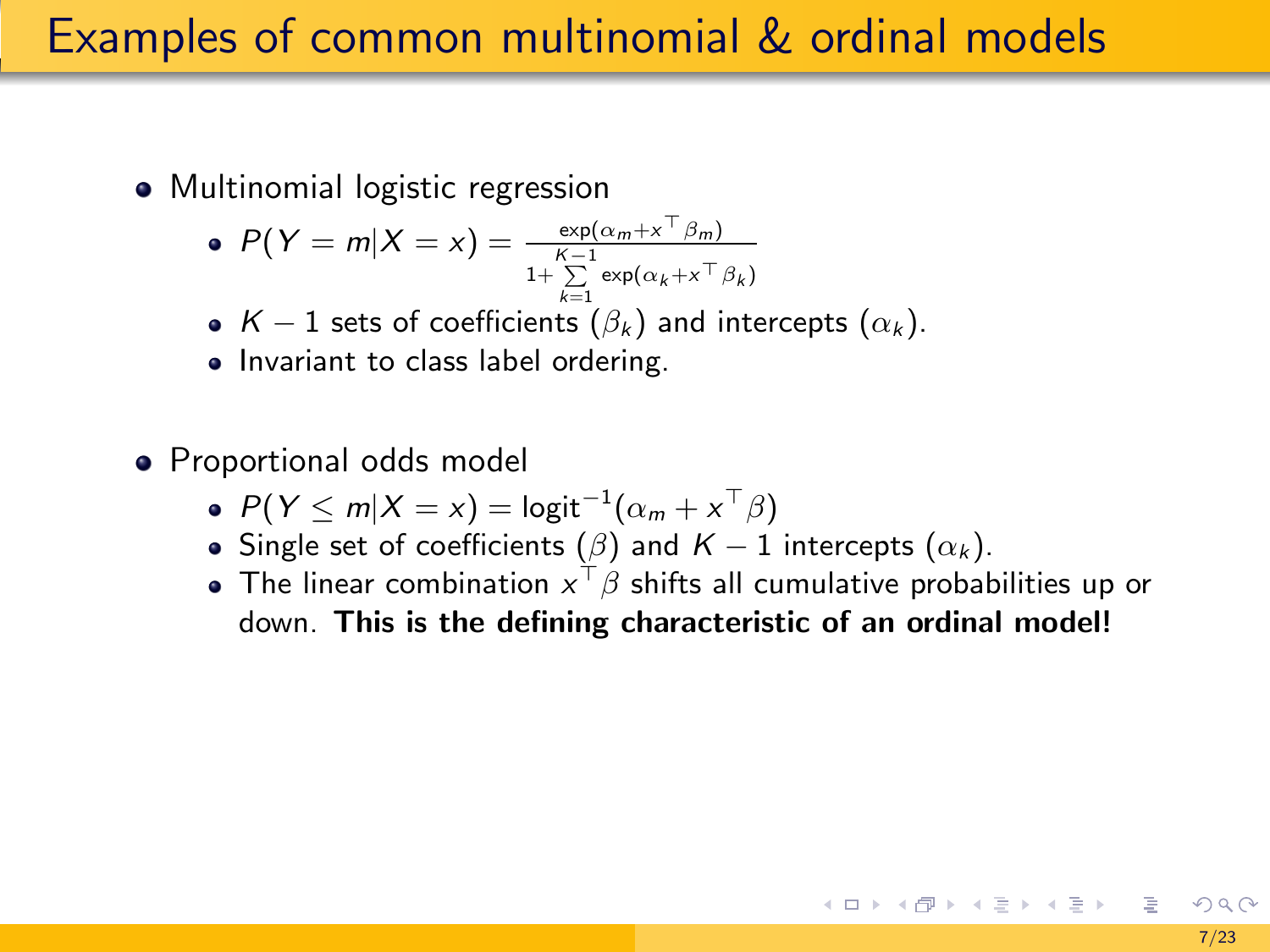# Examples of common multinomial & ordinal models

• Multinomial logistic regression

$$
\bullet \ \ P(Y=m|X=x) = \frac{\exp(\alpha_m + x^{\top}\beta_m)}{1 + \sum\limits_{k=1}^{K-1} \exp(\alpha_k + x^{\top}\beta_k)}
$$

- $\kappa=1$  sets of coefficients  $(\beta_k)$  and intercepts  $(\alpha_k).$
- Invariant to class label ordering.
- Proportional odds model
	- $P(Y \le m | X = x) = logit^{-1}(\alpha_m + x^{\top}\beta)$
	- Single set of coefficients ( $\beta$ ) and  $K 1$  intercepts  $(\alpha_k)$ .
	- The linear combination  $x^\top\beta$  shifts all cumulative probabilities up or down. This is the defining characteristic of an ordinal model!
- Goal: design a blended model with the large model space of multinomial logistic that can be penalized toward an ordinal model.

K ロ X K 個 X K ミ X K ミ X ミ X Y Q Q Q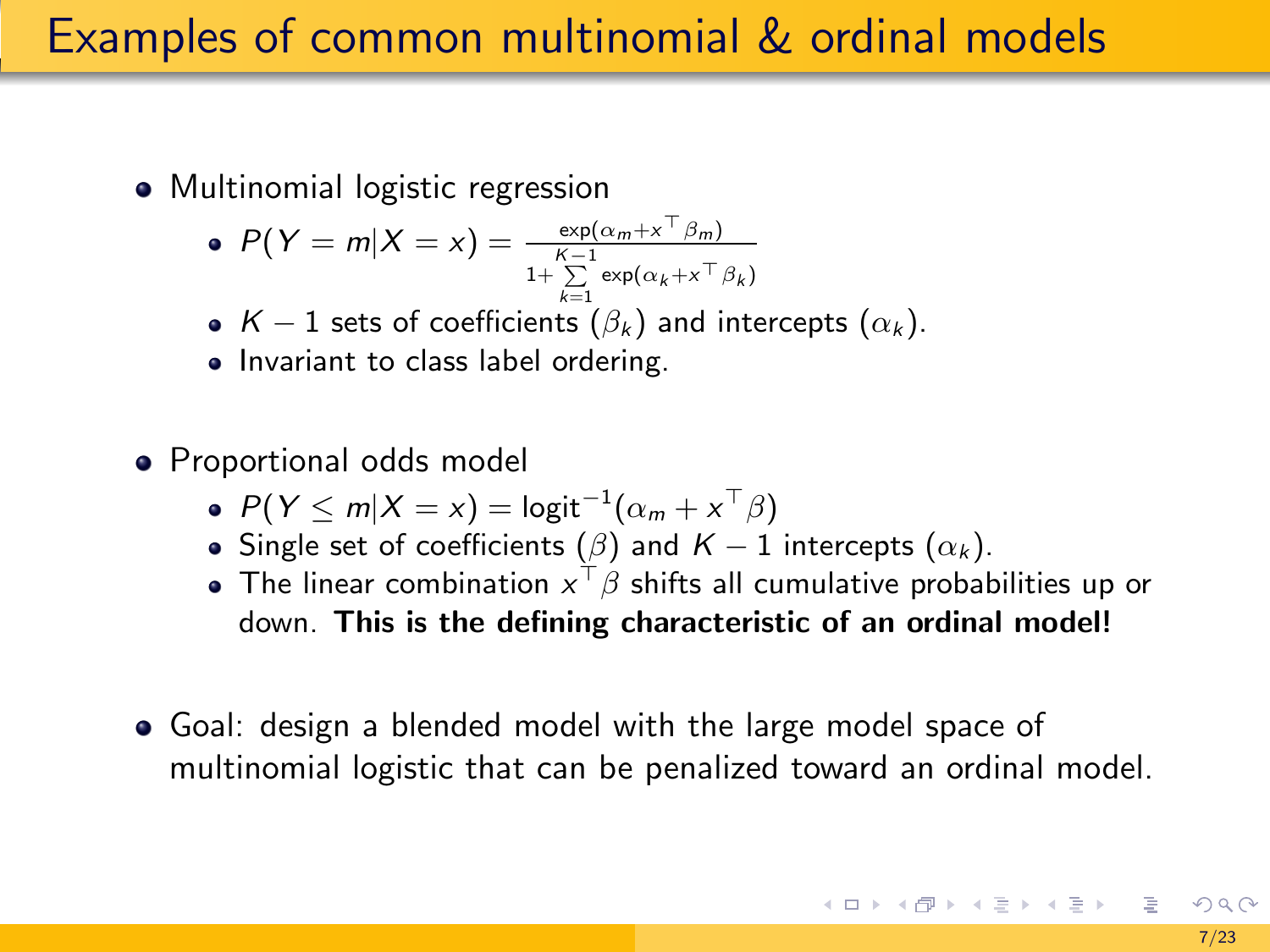Suppose the outcome has 3 categories. Then for  $m \in \{1,2\}$ ,

$$
P(Y \le m | X = x) = \logit^{-1}(\alpha_m + x^\top \beta) = F_Z(\alpha_m + x^\top \beta) ,
$$

where  $F<sub>z</sub>$  is the cdf of a standard logistic distribution.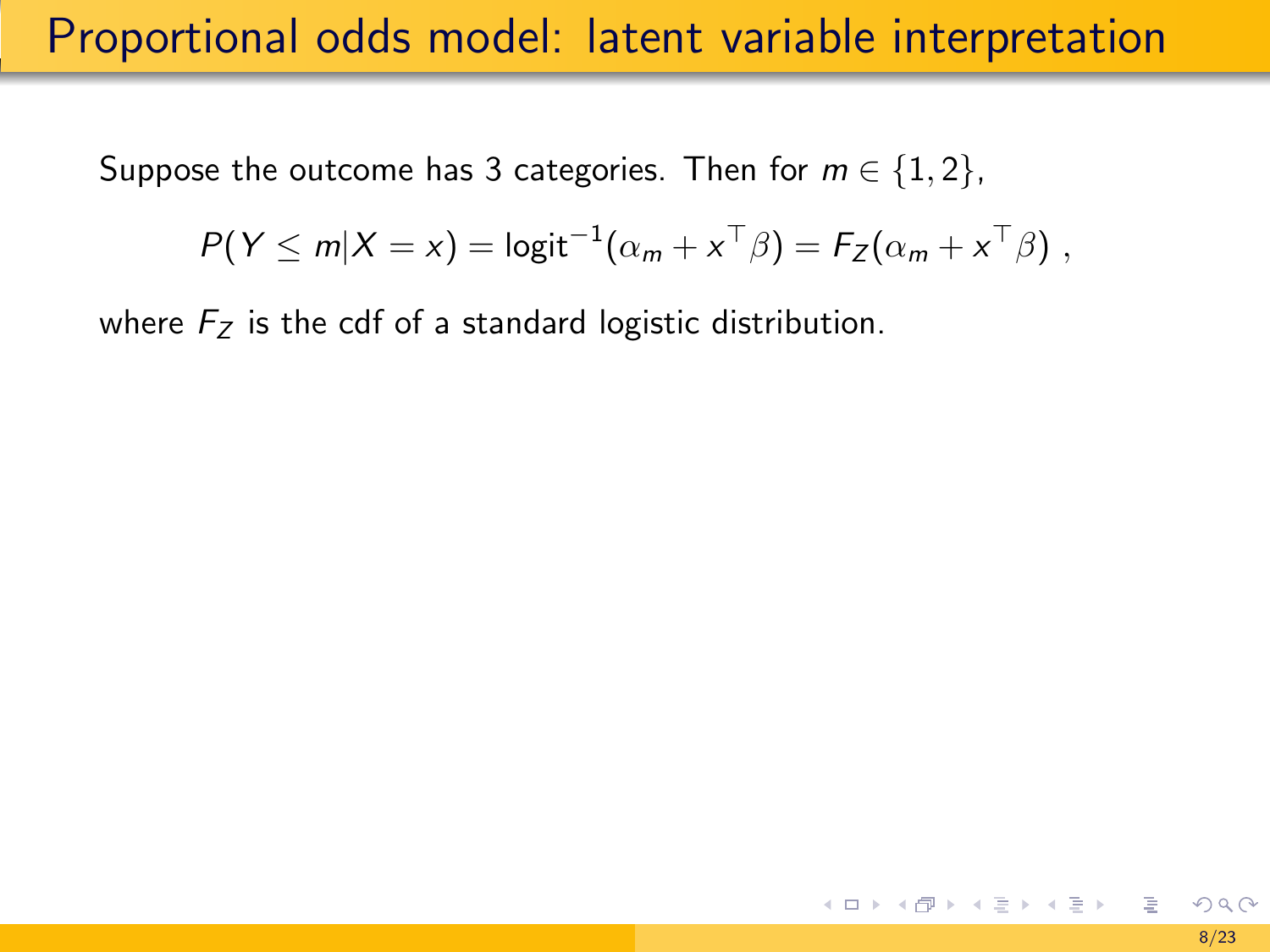Suppose the outcome has 3 categories. Then for  $m \in \{1,2\}$ ,

$$
P(Y \le m | X = x) = \log i t^{-1} (\alpha_m + x^\top \beta) = F_Z(\alpha_m + x^\top \beta) ,
$$

where  $F<sub>z</sub>$  is the cdf of a standard logistic distribution.



メロメメ 御 メメ きょく きょう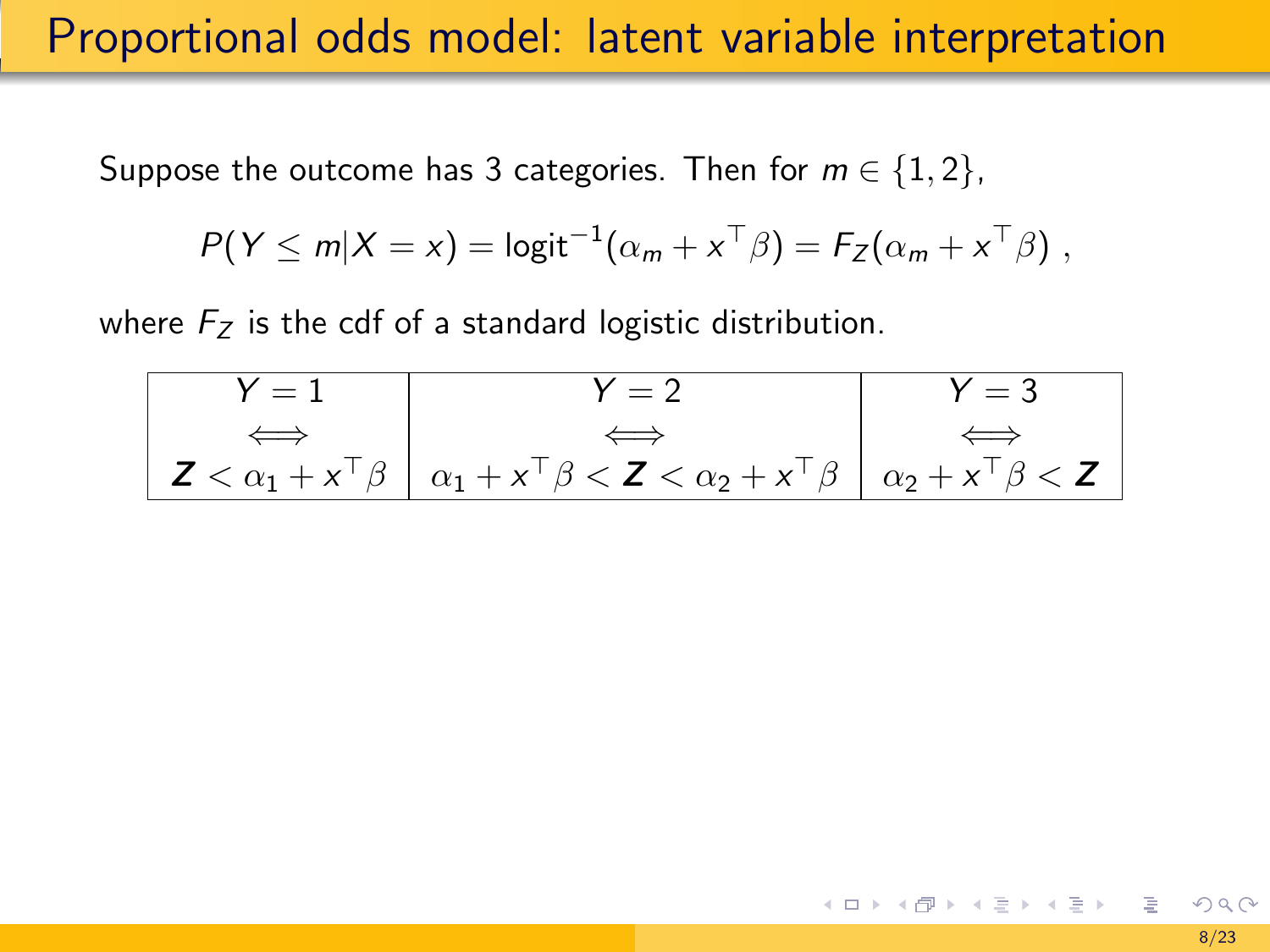Suppose the outcome has 3 categories. Then for  $m \in \{1, 2\}$ ,

$$
P(Y \le m | X = x) = \logit^{-1}(\alpha_m + x^\top \beta) = F_Z(\alpha_m + x^\top \beta) ,
$$

where  $F<sub>z</sub>$  is the cdf of a standard logistic distribution.

$$
\begin{array}{|c|c|c|c|c|}\n\hline\nY = 1 & Y = 2 & Y = 3 \\
\hline\n\iff & & \Leftrightarrow & & \Leftrightarrow & \\
\hline\nZ < \alpha_1 + x^\top \beta & \alpha_1 + x^\top \beta < Z < \alpha_2 + x^\top \beta & \alpha_2 + x^\top \beta < Z\n\end{array}
$$

#### At  $x = 0$ , the intercepts determine category cut points:



ミドマミド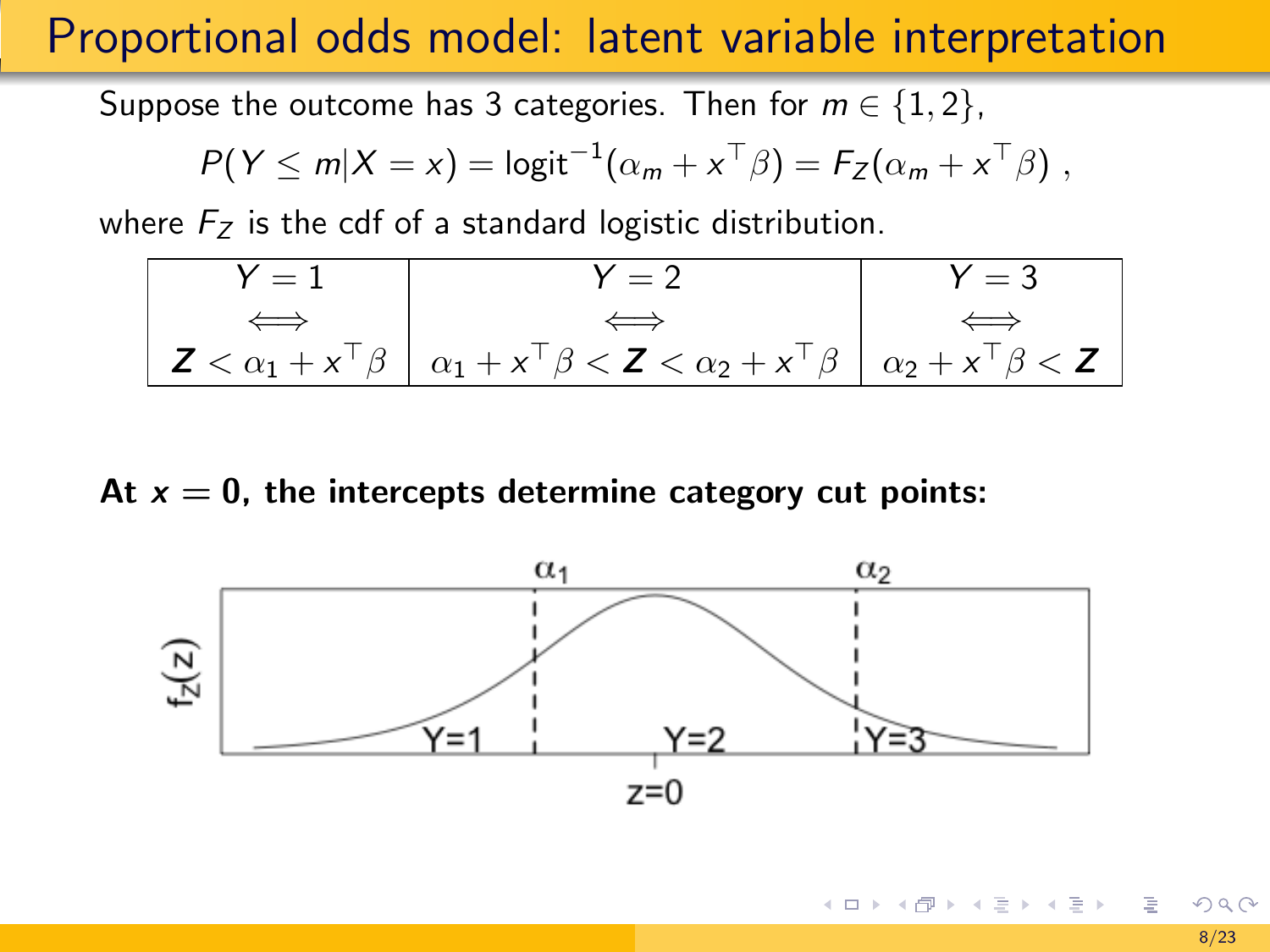Suppose the outcome has 3 categories. Then for  $m \in \{1, 2\}$ ,

$$
P(Y \le m | X = x) = \logit^{-1}(\alpha_m + x^\top \beta) = F_Z(\alpha_m + x^\top \beta) ,
$$

where  $F<sub>z</sub>$  is the cdf of a standard logistic distribution.

$$
\begin{array}{c|c|c|c}\nY = 1 & Y = 2 & Y = 3 \\
\hline\n\end{array}\n\quad\n\begin{array}{c|c|c}\n\hline\n\end{array}\n\quad\n\begin{array}{c|c}\n\hline\n\end{array}\n\quad\n\begin{array}{c|c}\n\hline\n\end{array}\n\quad\n\begin{array}{c|c}\n\hline\n\end{array}\n\quad\n\begin{array}{c|c}\n\hline\n\end{array}\n\quad\n\begin{array}{c|c}\n\hline\n\end{array}\n\quad\n\begin{array}{c|c}\n\hline\n\end{array}\n\quad\n\begin{array}{c|c}\n\hline\n\end{array}\n\quad\n\begin{array}{c|c}\n\hline\n\end{array}\n\quad\n\begin{array}{c|c}\n\hline\n\end{array}\n\quad\n\begin{array}{c|c}\n\hline\n\end{array}\n\quad\n\begin{array}{c|c}\n\hline\n\end{array}\n\quad\n\begin{array}{c|c}\n\hline\n\end{array}\n\quad\n\begin{array}{c|c}\n\hline\n\end{array}\n\quad\n\end{array}
$$

 $\mathbf{x}^\top\boldsymbol{\beta}$  shifts probability toward higher or lower categories:



イロト イ押 トイヨト イヨト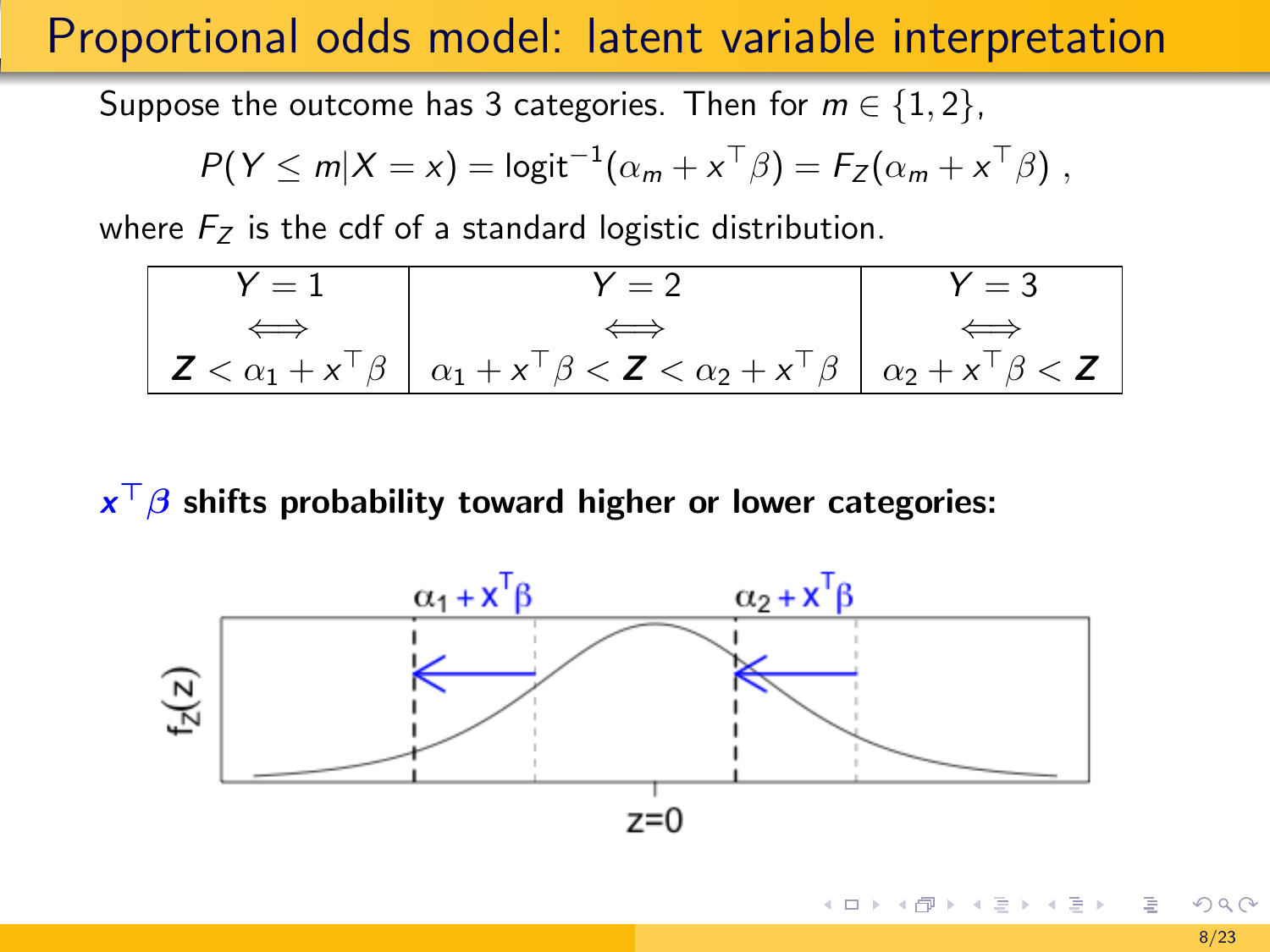$$
logit(P(Y \le m|X=x)) = \dots
$$

• Proportional odds  $= \alpha_m + x^{\top} \beta$ 

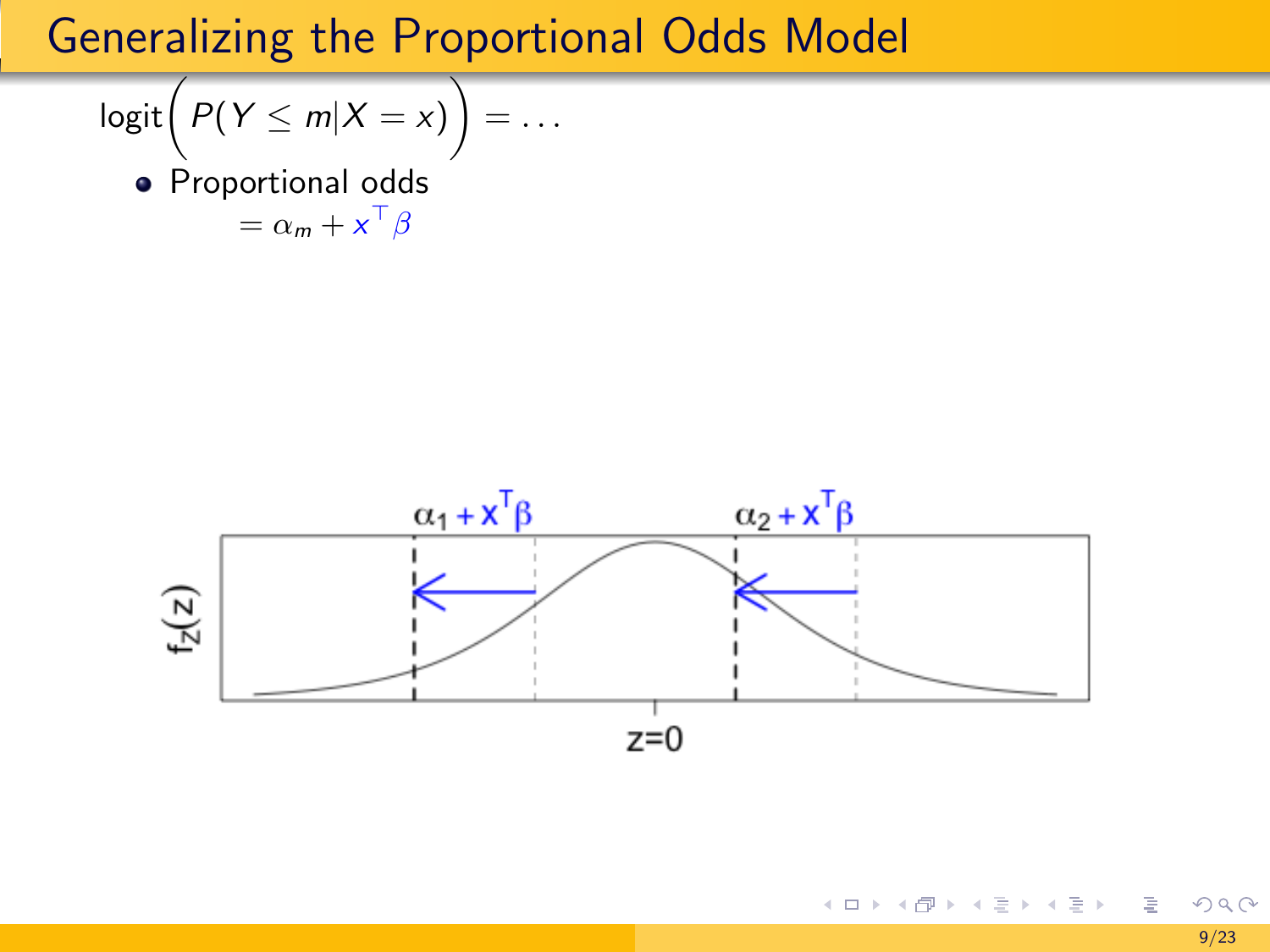$$
logit(P(Y \le m | X = x)) = \dots
$$

**·** Proportional odds

$$
= \alpha_m + x^\top \beta
$$

#### Partial proportional odds [\(Peterson et al., 1990\)](#page-36-3)

$$
= \alpha_m + x^\top \beta_m
$$



目

メロメメ 御 メメ きょく きょう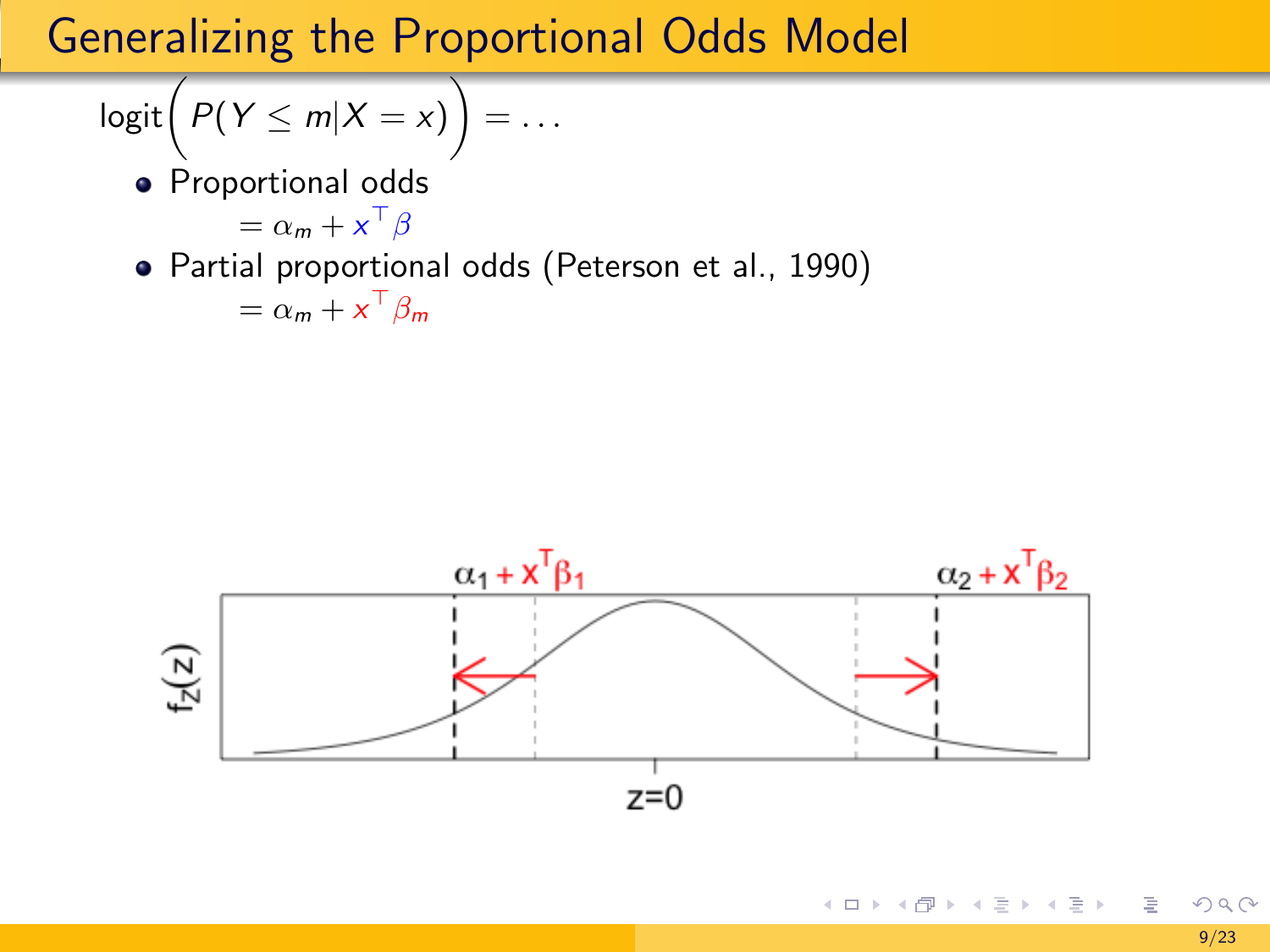$$
logit(P(Y \le m | X = x)) = \dots
$$

**·** Proportional odds

$$
= \alpha_m + x^\top \beta
$$

#### Partial proportional odds [\(Peterson et al., 1990\)](#page-36-3)

$$
= \alpha_m + x^\top \beta_m
$$

Blended model [\(Wurm et al., 2017b\)](#page-36-4)

 $=\alpha_m + x^{\top} \beta + x^{\top} \beta_m$ 

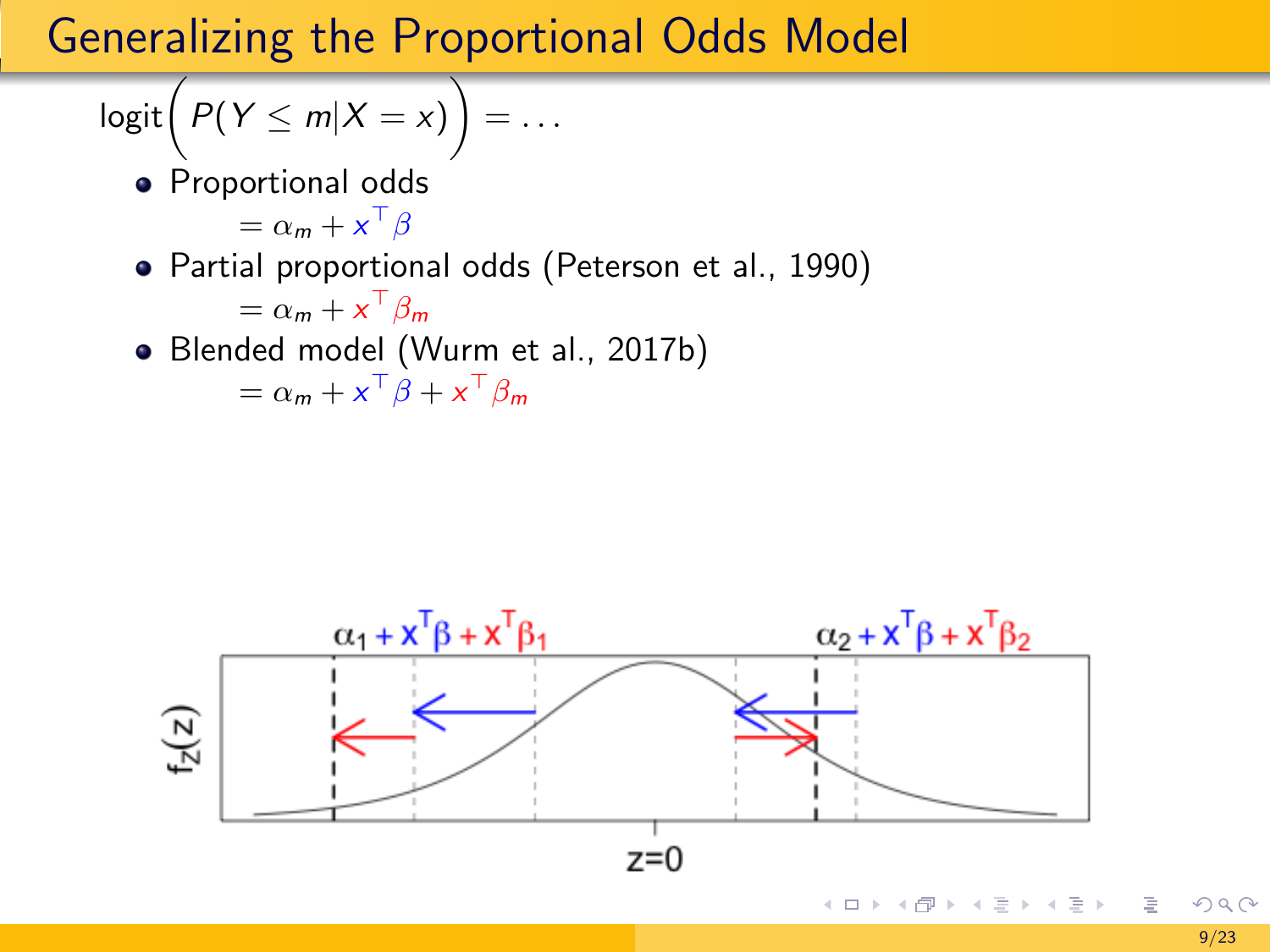$$
logit(P(Y \le m | X = x)) = \dots
$$

**•** Proportional odds

 $= \alpha_m + x^\top \beta \leftarrow$  "Parallel"

Partial proportional odds [\(Peterson et al., 1990\)](#page-36-3)

 $= \alpha_m + x^\top \beta_m \leftarrow$  "Nonparallel"

Blended model [\(Wurm et al., 2017b\)](#page-36-4)

 $=\alpha_m + x^\top \beta + x^\top \beta_m \leftarrow$  "Semi-parallel"

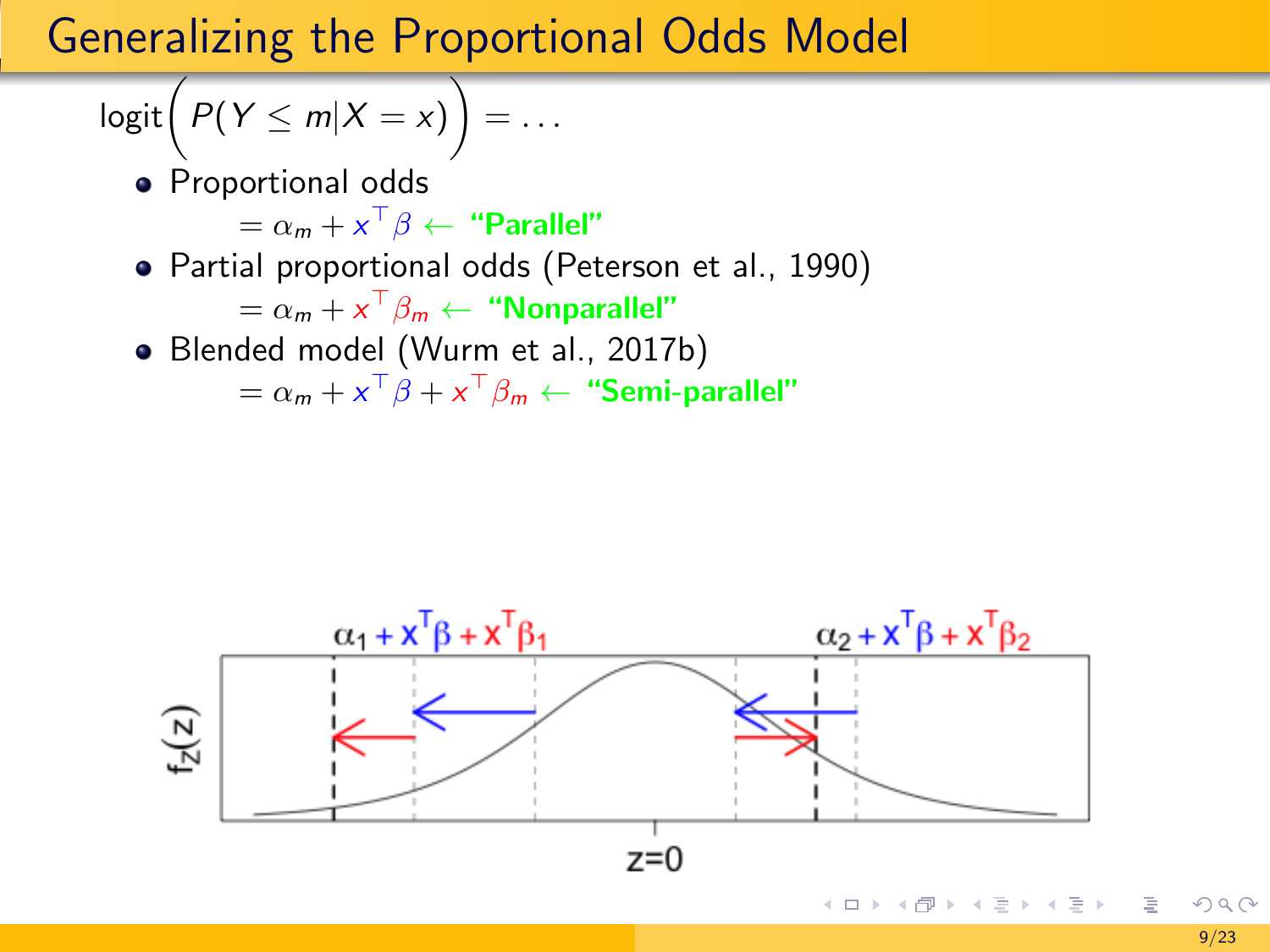$$
logit(P(Y \le m | X = x)) = \dots
$$

**•** Proportional odds

 $= \alpha_m + x^\top \beta \leftarrow$  "Parallel"

Partial proportional odds [\(Peterson et al., 1990\)](#page-36-3)

 $= \alpha_m + x^\top \beta_m \leftarrow$  "Nonparallel"

Blended model [\(Wurm et al., 2017b\)](#page-36-4)

 $=\alpha_m + x^\top \beta + x^\top \beta_m \leftarrow$  "Semi-parallel"

**Elastic net penalty can be applied to both**  $\beta$  **and**  $\beta_m$ **, setting** unimportant coefficients to zero.

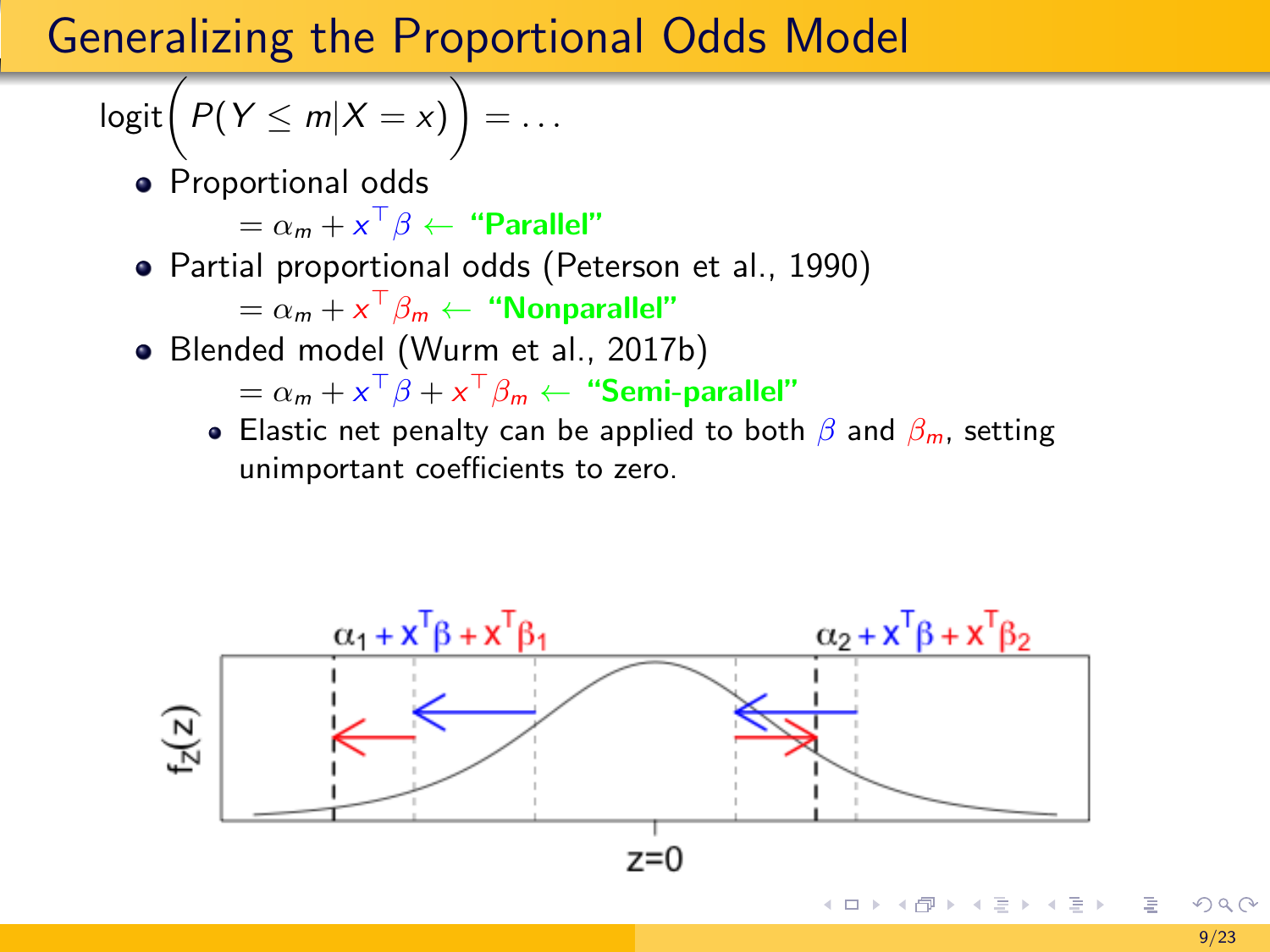$$
logit(P(Y \le m | X = x)) = \dots
$$

**•** Proportional odds

 $= \alpha_m + x^\top \beta \leftarrow$  "Parallel"

Partial proportional odds [\(Peterson et al., 1990\)](#page-36-3)

 $= \alpha_m + x^\top \beta_m \leftarrow$  "Nonparallel"

Blended model [\(Wurm et al., 2017b\)](#page-36-4)

 $=\alpha_m + x^\top \beta + x^\top \beta_m \leftarrow$  "Semi-parallel"

- **Elastic net penalty can be applied to both**  $\beta$  **and**  $\beta_m$ **, setting** unimportant coefficients to zero.
- If parallel (ordinal) model is a good fit, then  $\beta$  terms will be kept.

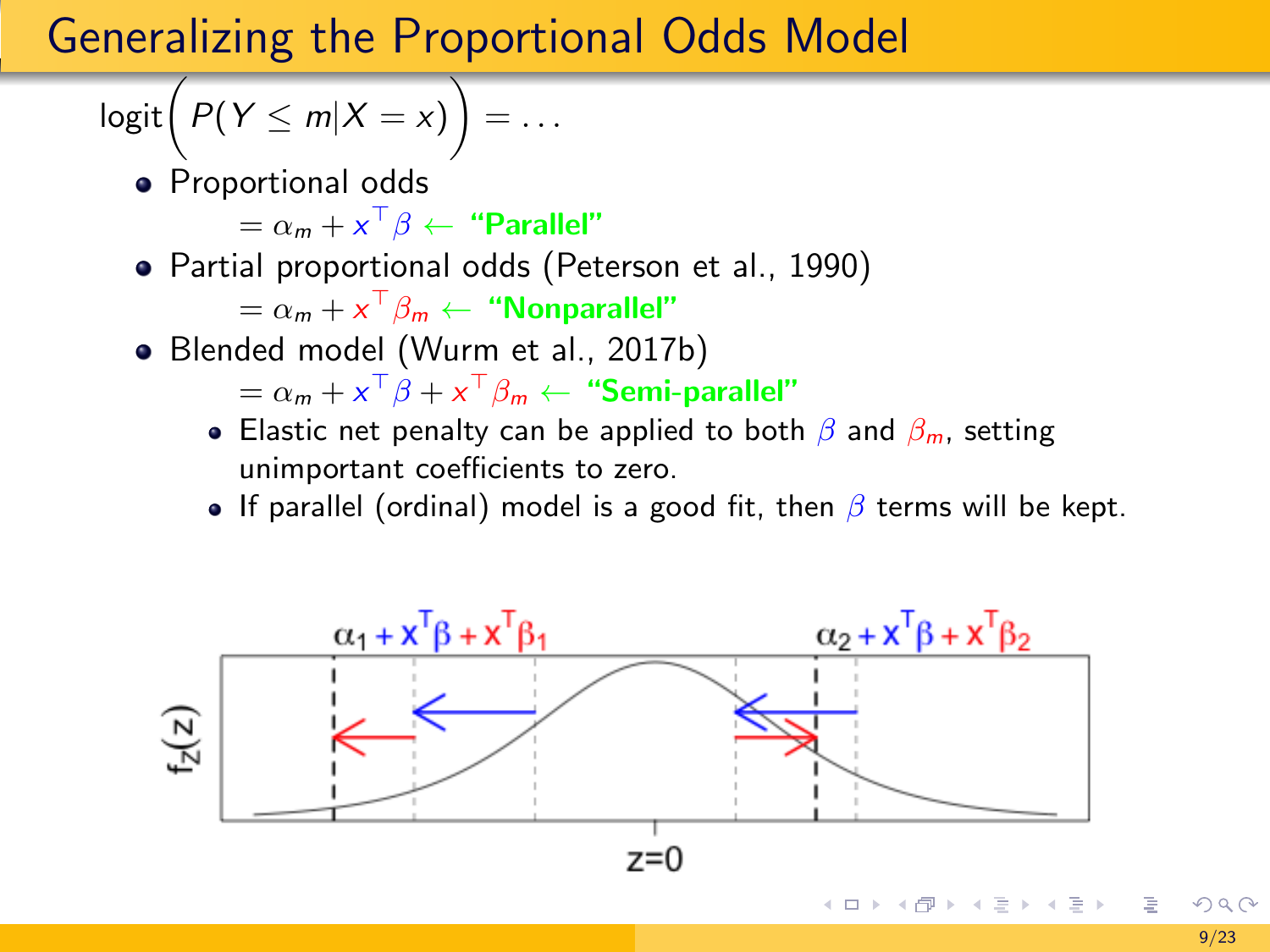$$
logit(P(Y \le m | X = x)) = \dots
$$

**•** Proportional odds

 $= \alpha_m + x^\top \beta \leftarrow$  "Parallel"

Partial proportional odds [\(Peterson et al., 1990\)](#page-36-3)

 $= \alpha_m + x^\top \beta_m \leftarrow$  "Nonparallel"

Blended model [\(Wurm et al., 2017b\)](#page-36-4)

 $=\alpha_m + x^\top \beta + x^\top \beta_m \leftarrow$  "Semi-parallel"

- **Elastic net penalty can be applied to both**  $\beta$  **and**  $\beta_m$ **, setting** unimportant coefficients to zero.
- If parallel (ordinal) model is a good fit, then  $\beta$  terms will be kept.
- $\theta_m$  terms will be kept as necessary to compensate for lack of fit.

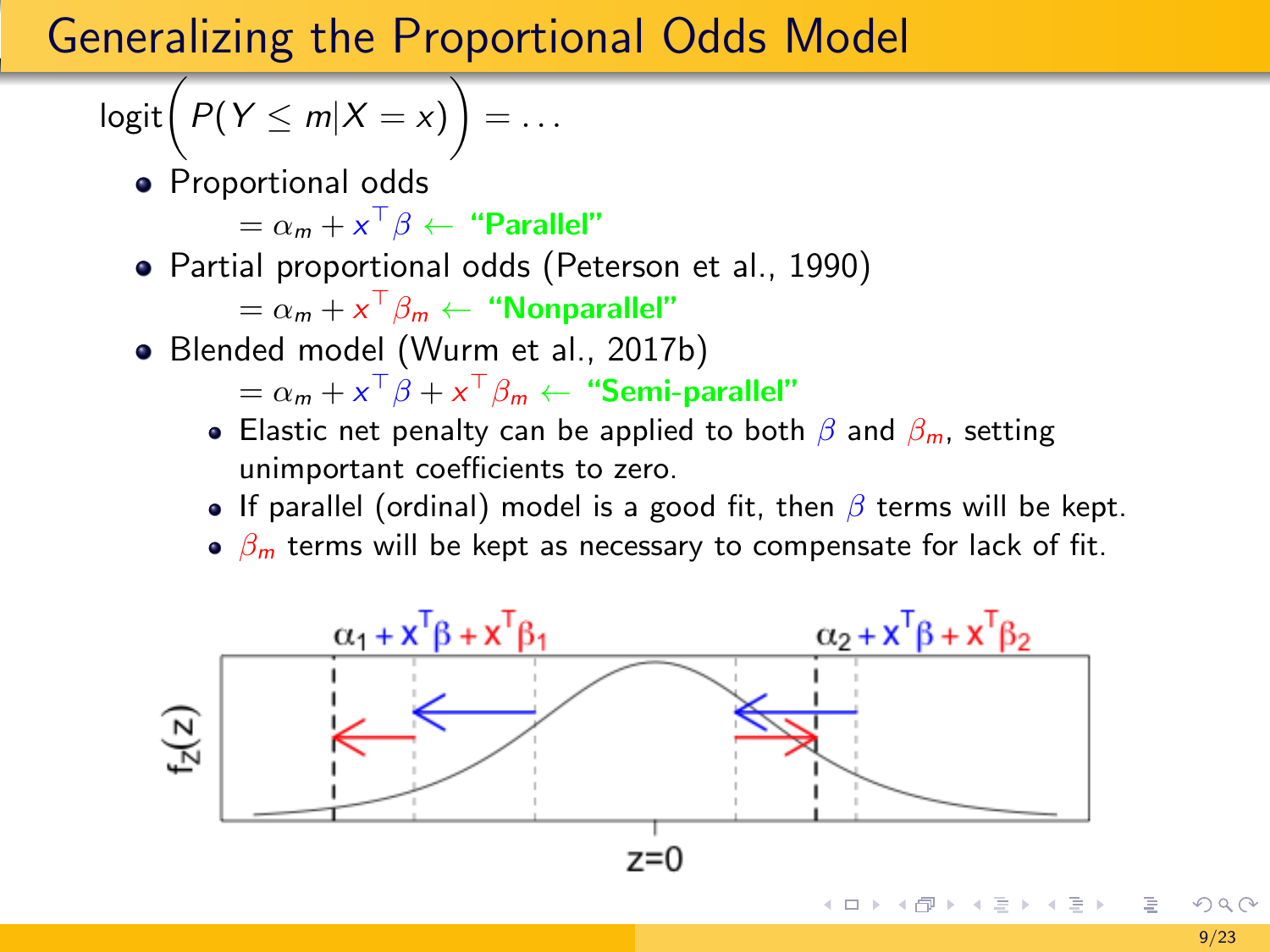- The proportional odds model belongs to a broader class of models that have parallel/nonparallel/semi-parallel parameterizations.
- We call this the elementwise link multinomial-ordinal (ELMO).
- ELMO is a subset of Vector GLMs used in the VGAM R package [\(Yee and Wild, 1996;](#page-36-5) [Yee, 2010,](#page-36-6) [2015\)](#page-36-7).

K ロ > K @ > K 경 > K 경 > 시 경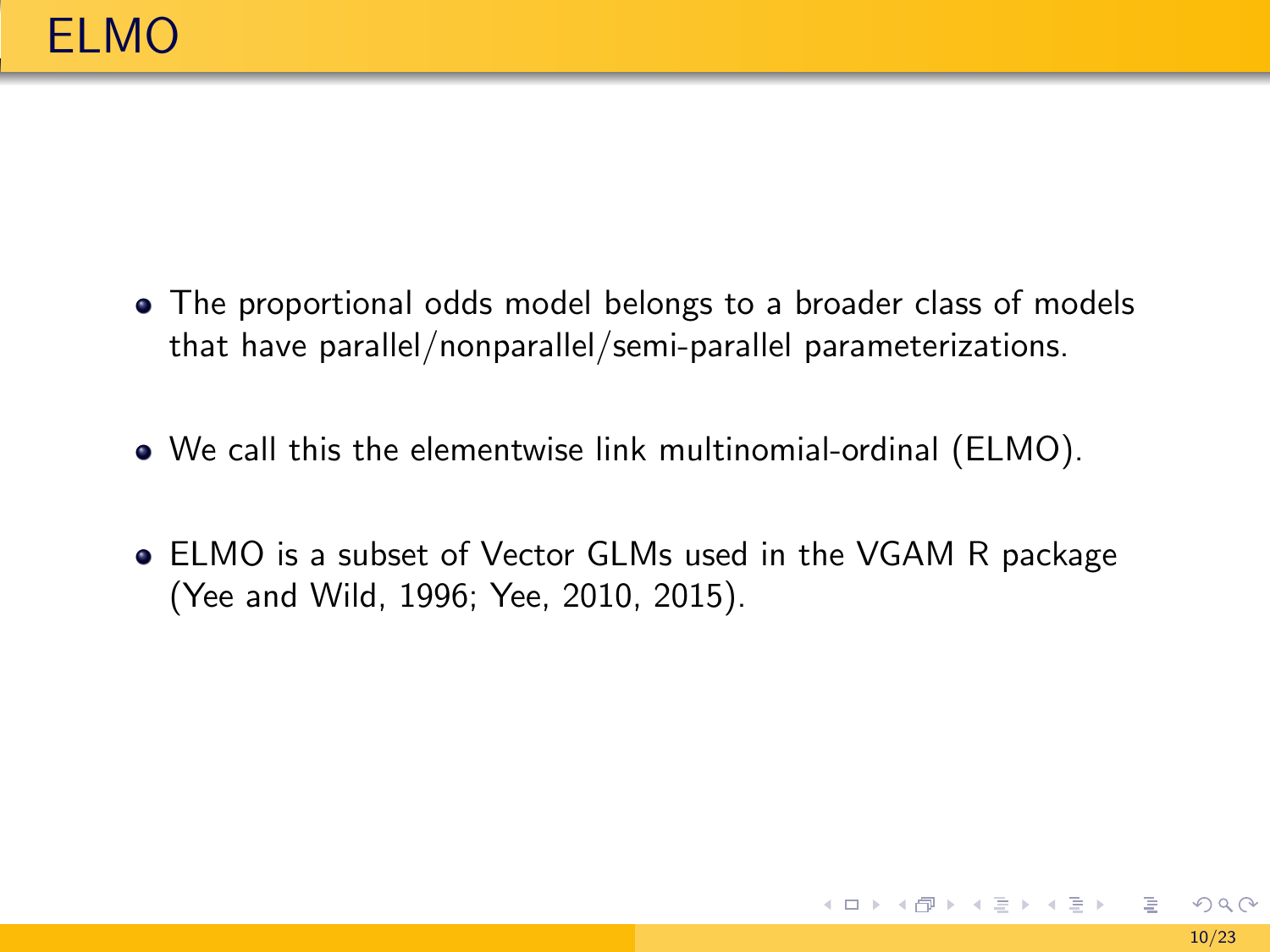# ELMO (continued)

• Each ELMO model is defined by a family and an elementwise link function. Together, they determine a multivariate link function from class probabilities to linear combinations:

$$
\begin{pmatrix}\nP(Y = 1 | X = x) \\
\vdots \\
P(Y = K - 1 | X = x)\n\end{pmatrix}\n\xrightarrow{\text{family}}\n\begin{pmatrix}\n\delta_1 \\
\vdots \\
\delta_{K-1}\n\end{pmatrix}\n\xrightarrow{\text{link}}\n\begin{pmatrix}\n\alpha_1 + x^{\top} \beta + x^{\top} \beta_1 \\
\vdots \\
\alpha_{K-1} + x^{\top} \beta + x^{\top} \beta_{K-1}\n\end{pmatrix}
$$

э

イロト イ押 トイヨト イヨト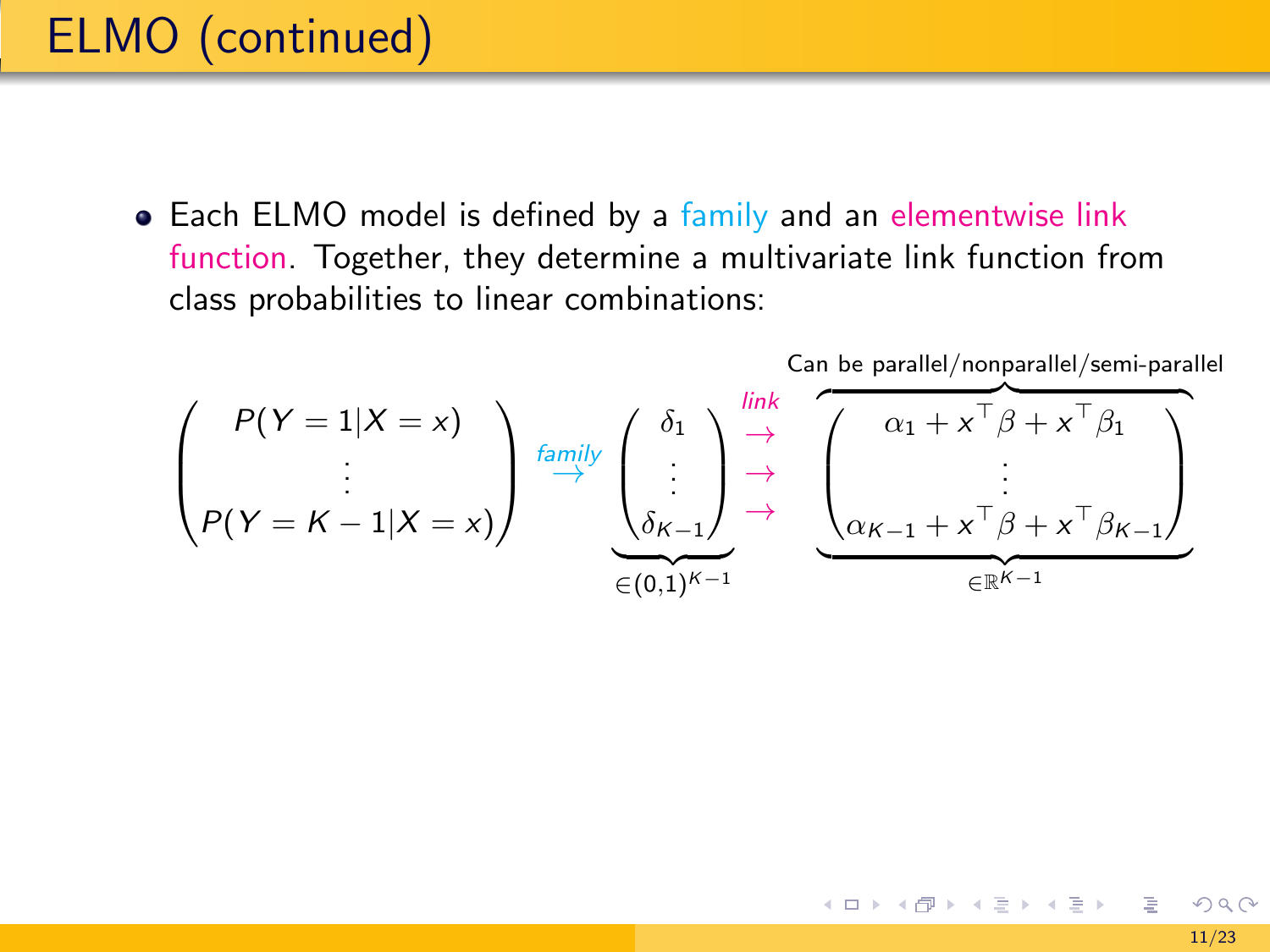# ELMO (continued)

• Each ELMO model is defined by a family and an elementwise link function. Together, they determine a multivariate link function from class probabilities to linear combinations:

$$
\begin{pmatrix}\nP(Y = 1 | X = x) \\
\vdots \\
P(Y = K - 1 | X = x)\n\end{pmatrix}\n\stackrel{\text{family}}{\rightarrow}\n\begin{pmatrix}\n\delta_1 \\
\vdots \\
\delta_{K-1}\n\end{pmatrix}\n\stackrel{\text{link}}{\rightarrow}\n\begin{pmatrix}\n\alpha_1 + x^\top \beta + x^\top \beta_1 \\
\vdots \\
\alpha_{K-1} + x^\top \beta + x^\top \beta_{K-1}\n\end{pmatrix}
$$

- For example, the proportional odds model:
	- The family specifies  $\delta_k = P(Y \le k | X = x)$ .
	- The link is logit.

K ロ > K @ > K ミ > K ミ > H ミ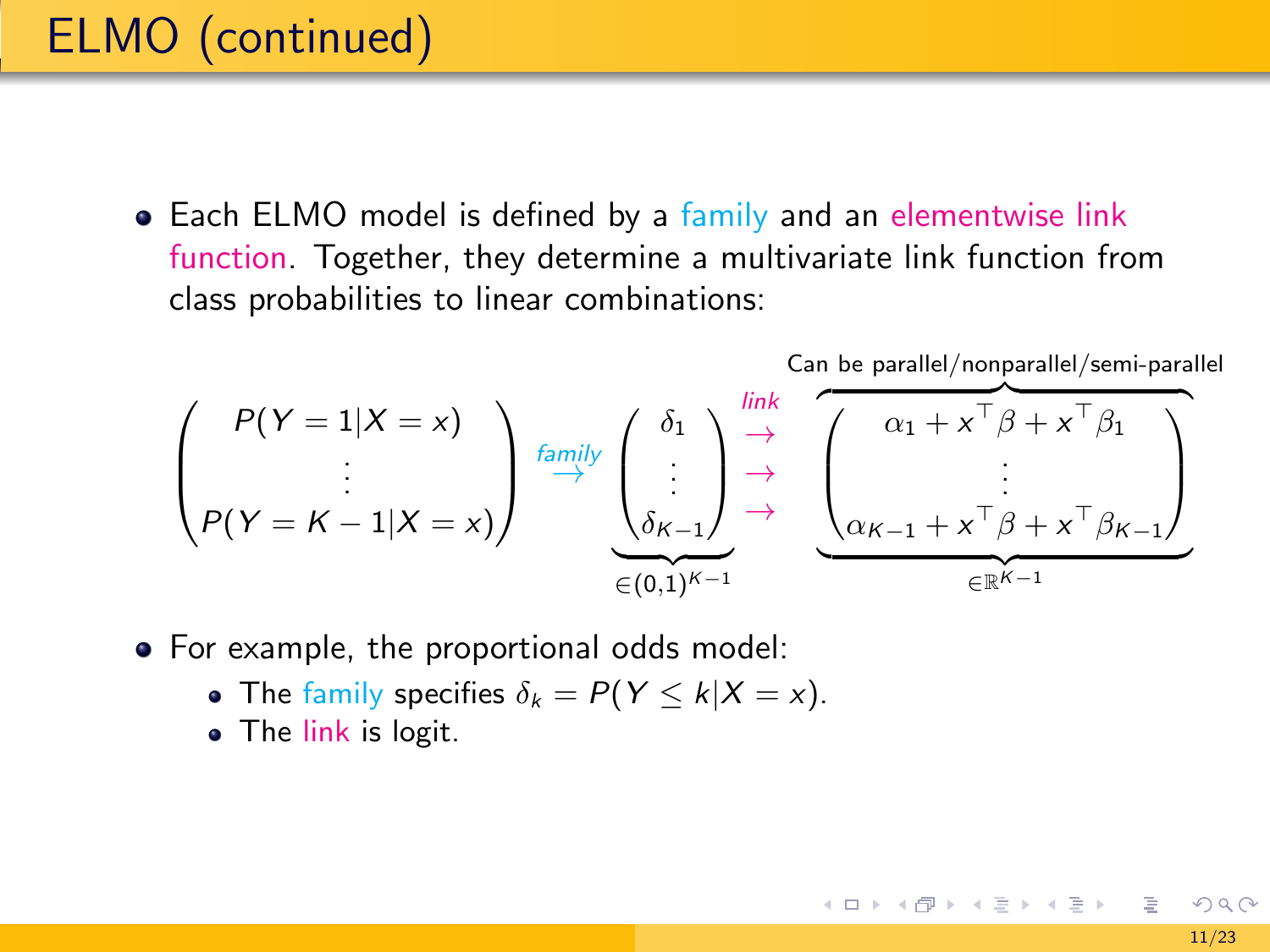| Family                    | $0\nu$                                    |
|---------------------------|-------------------------------------------|
| Cumulative Probability    | $P(Y \le k   X = x)$                      |
| Stopping Ratio            | $P(Y = k   Y \ge k, X = x)$               |
| <b>Continuation Ratio</b> | $P(Y > k   Y \ge k, X = x)$               |
| Adjacent Category         | $P(Y = k + 1   k \le Y \le k + 1, X = x)$ |

The link function can be any binary regression link (e.g. logit, probit, complementary log-log).

目

メロメメ 御 メメ きょく モドー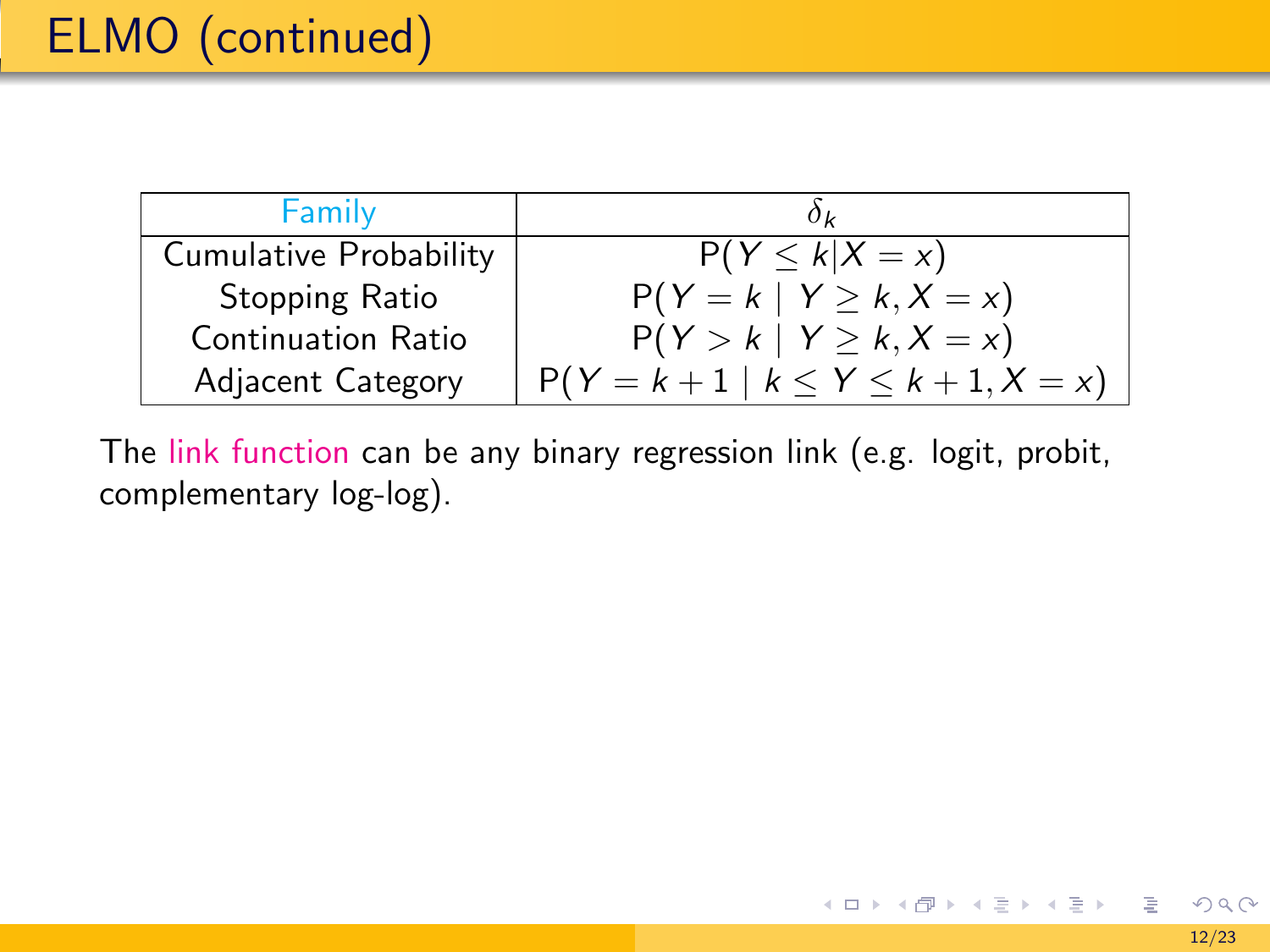| Family                    | $0\nu$                                    |
|---------------------------|-------------------------------------------|
| Cumulative Probability    | $P(Y \le k   X = x)$                      |
| Stopping Ratio            | $P(Y = k   Y \ge k, X = x)$               |
| <b>Continuation Ratio</b> | $P(Y > k   Y \ge k, X = x)$               |
| Adjacent Category         | $P(Y = k + 1   k \le Y \le k + 1, X = x)$ |

The link function can be any binary regression link (e.g. logit, probit, complementary log-log).

Fun fact: The *unpenalized* adjacent category logit model is equivalent to multinomial logistic regression. Only the adjacent category parameterization has parallel/nonparallel/semi-parallel forms.

イロト イ団ト イヨト イヨト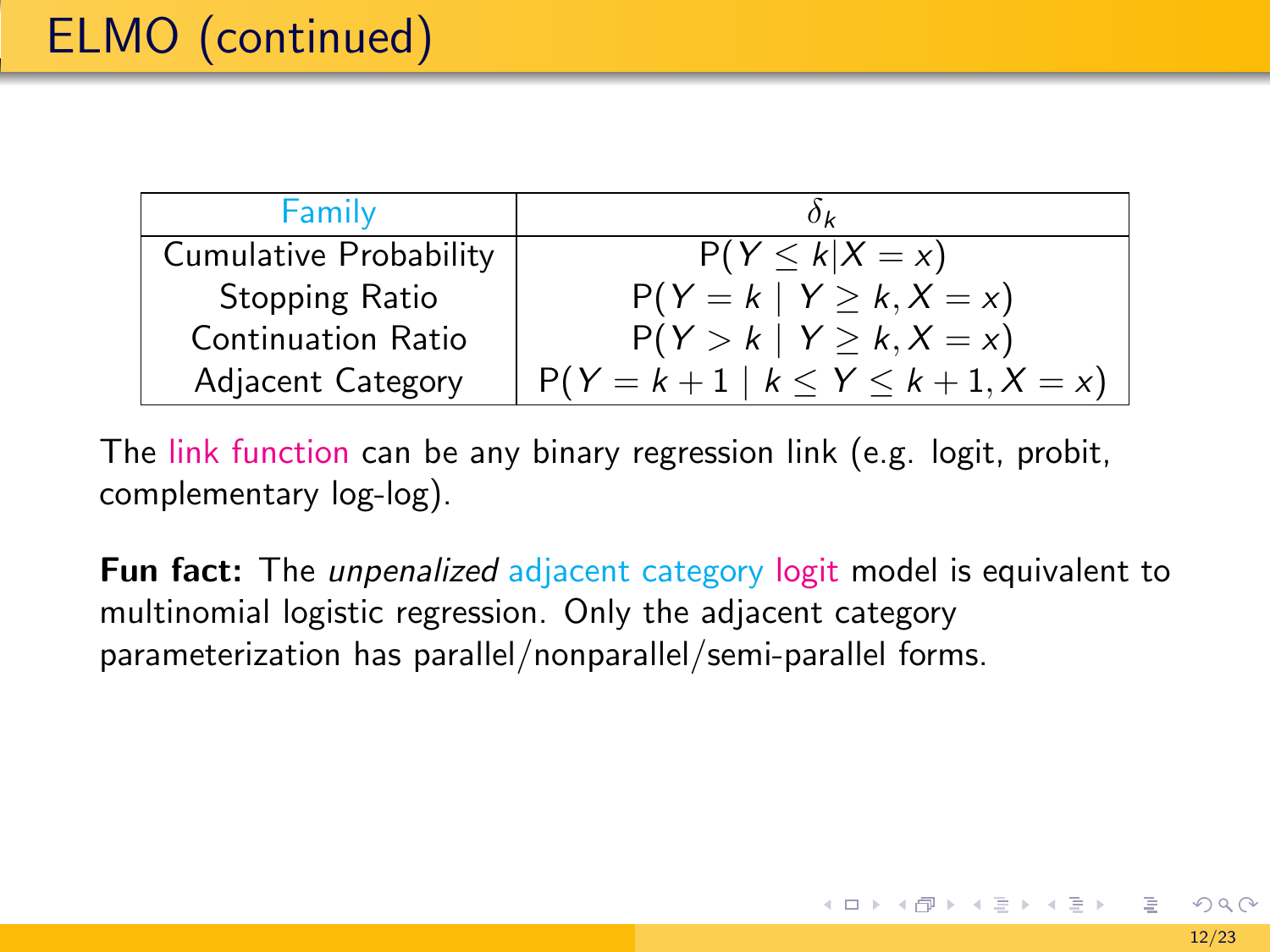#### Elastic net penalty for semi-parallel model

- Penalized objective function is  $-\frac{1}{n} \times$  loglik + penalty
- Lasso penalty  $= \lambda \left( \rho \| \beta \|_1 + \sum^{K-1} \right)$  $\sum_{k=1}^{K-1} \|\beta_k\|_1$ 
	- $\lambda > 0$  determines overall penalty strength.
	- $\rho \geq 0$  determines penalty strength on ordinal coefficients.
		- Can be tuned, but  $\rho = 1$  works well in practice.
- Ridge penalty  $=$   $\frac{\lambda}{2}$  $\left( \rho \|\beta\|_2^2 + \sum^{K-1} \right)$  $\sum_{k=1}^{n} \|\beta_k\|_2^2$  $\setminus$
- **•** Elastic net penalty =  $\alpha \times$  Lasso penalty +  $(1 \alpha) \times$  Ridge penalty
	- $\alpha \in [0,1]$  determines weighting between lasso (L1) and ridge (L2) penalty.

K ロ ▶ K 個 ▶ K 결 ▶ K 결 ▶ │ 결 │ ◆ 9 Q ⊙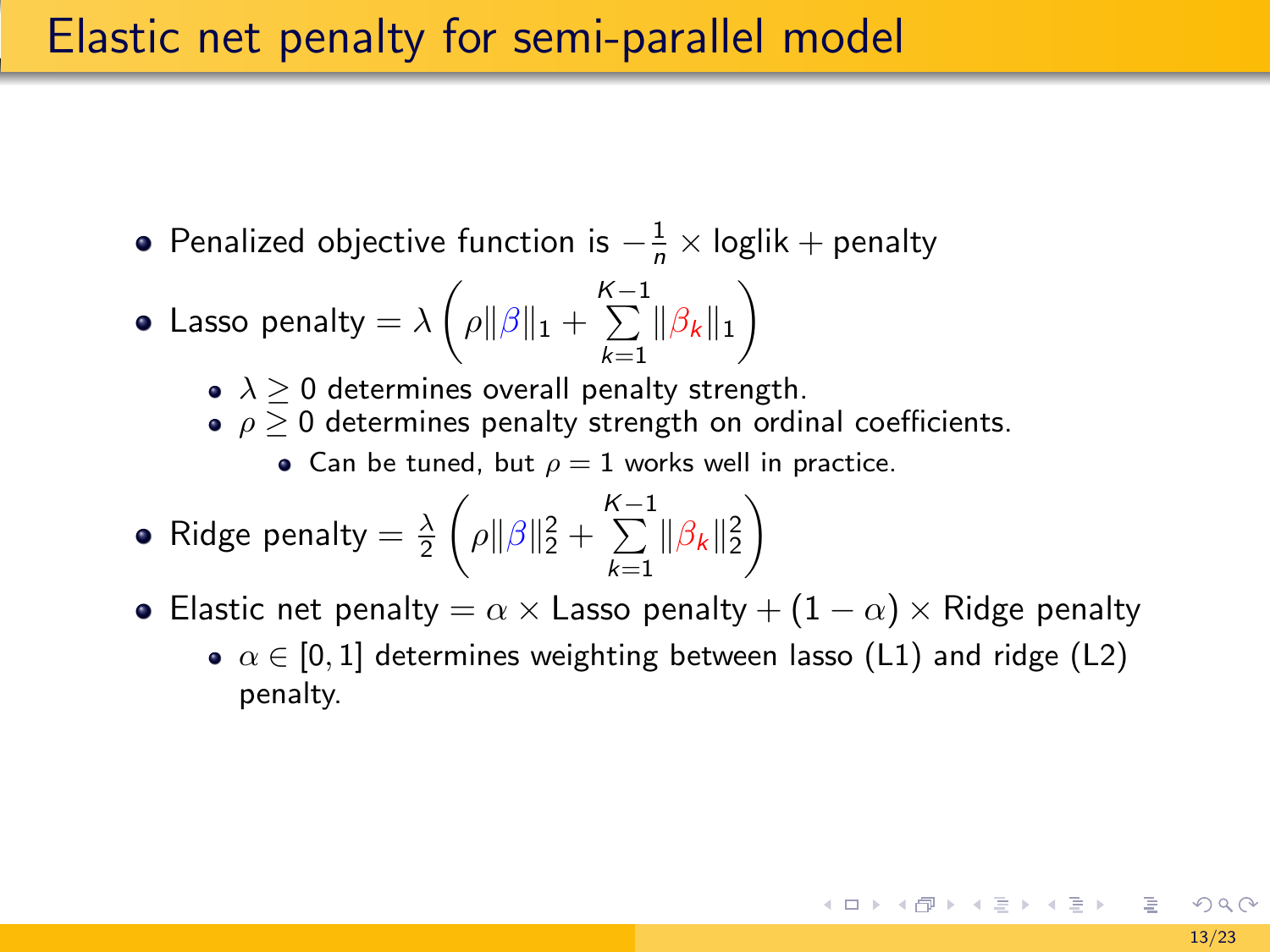- Cyclic coordinate descent [\(Friedman et al., 2010,](#page-36-8) [2007\)](#page-36-9).
- Algorithm applies whenever Fisher scoring algorithm for unpenalized model can be formulated as iteratively reweighted least squares (IRLS).
- ELMO models fit this framework [\(Wilhelm et al., 1998\)](#page-36-10).
- Procedure:
	- Replace log-likelihood by its quadratic approximation of the form  $-\frac{1}{2}\sum_{i=1}^N||W_i^{1/2}(z_i - X_i\beta)||^2$
	- Optimize approximated objective function marginally, one coefficient at a time. Cycle over coefficients until convergence.
	- Update quadratic approximation at new  $\hat{\beta}$  estimate.

イロメ イ団 メイモメ イモメー 毛り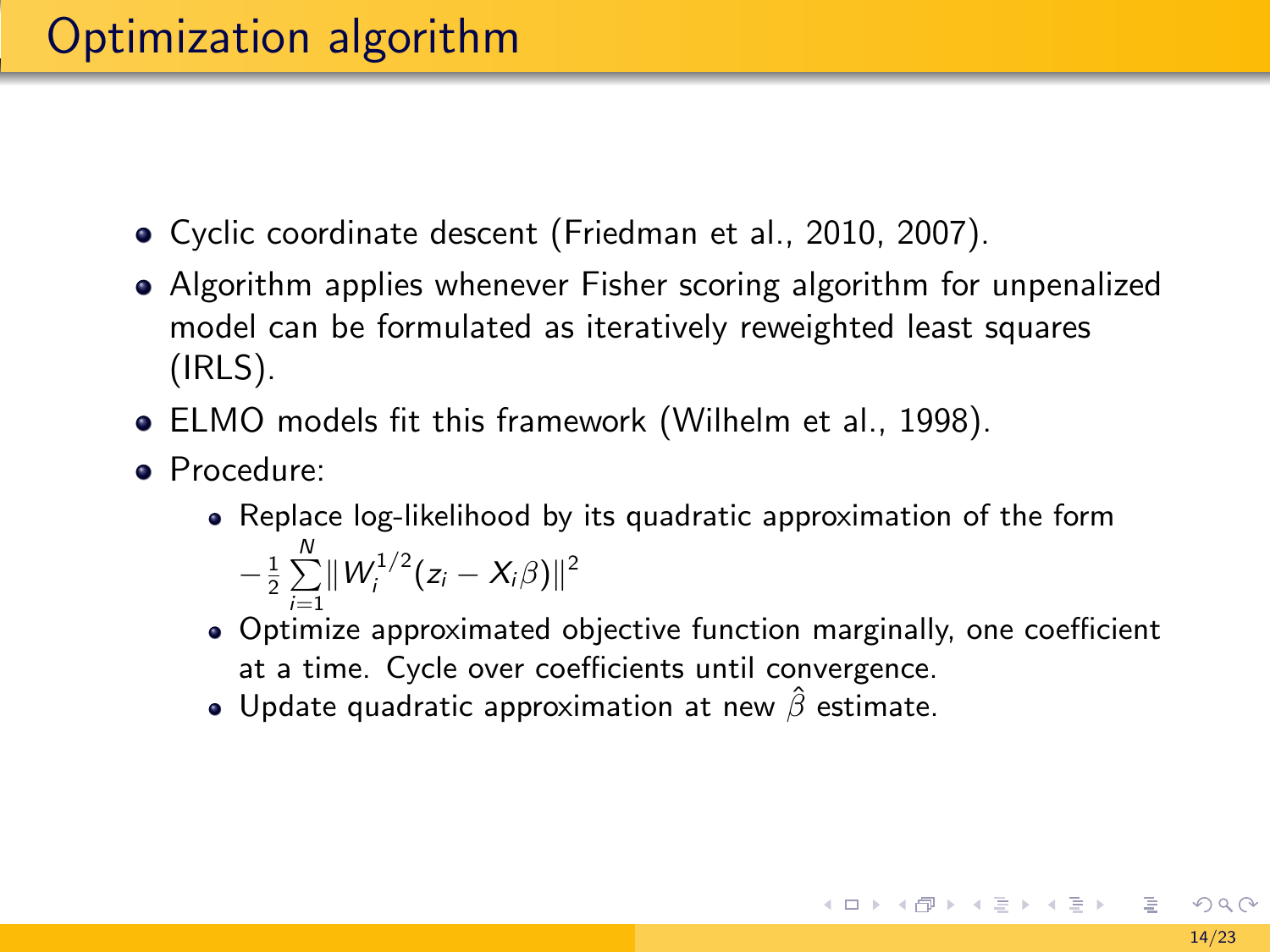# R Software

Software for lasso/elastic net penalty (no ordinal models)

- glmnet [\(Friedman et al., 2010\)](#page-36-8)
- penalized [\(Goeman et al., 2017\)](#page-36-11)

Software for ordinal logistic regression (no lasso/elastic net penalty)

- MASS::polr [\(Venables and Ripley, 2002\)](#page-36-12)
- rms::Irm [\(Harrell, 2015\)](#page-36-13)
- ordinalgmifs [\(Archer et al., 2014\)](#page-36-1) GMIFS = Generalized Monotone Incremental Forward Stagewise regression

Our contribution

o ordinalNet: fits parallel/nonparallel/semi-parallel ELMO models with elastic net penalty

K ロ ▶ K 個 ▶ K 결 ▶ K 결 ▶ │ 결 │ ◆ 9 Q ⊙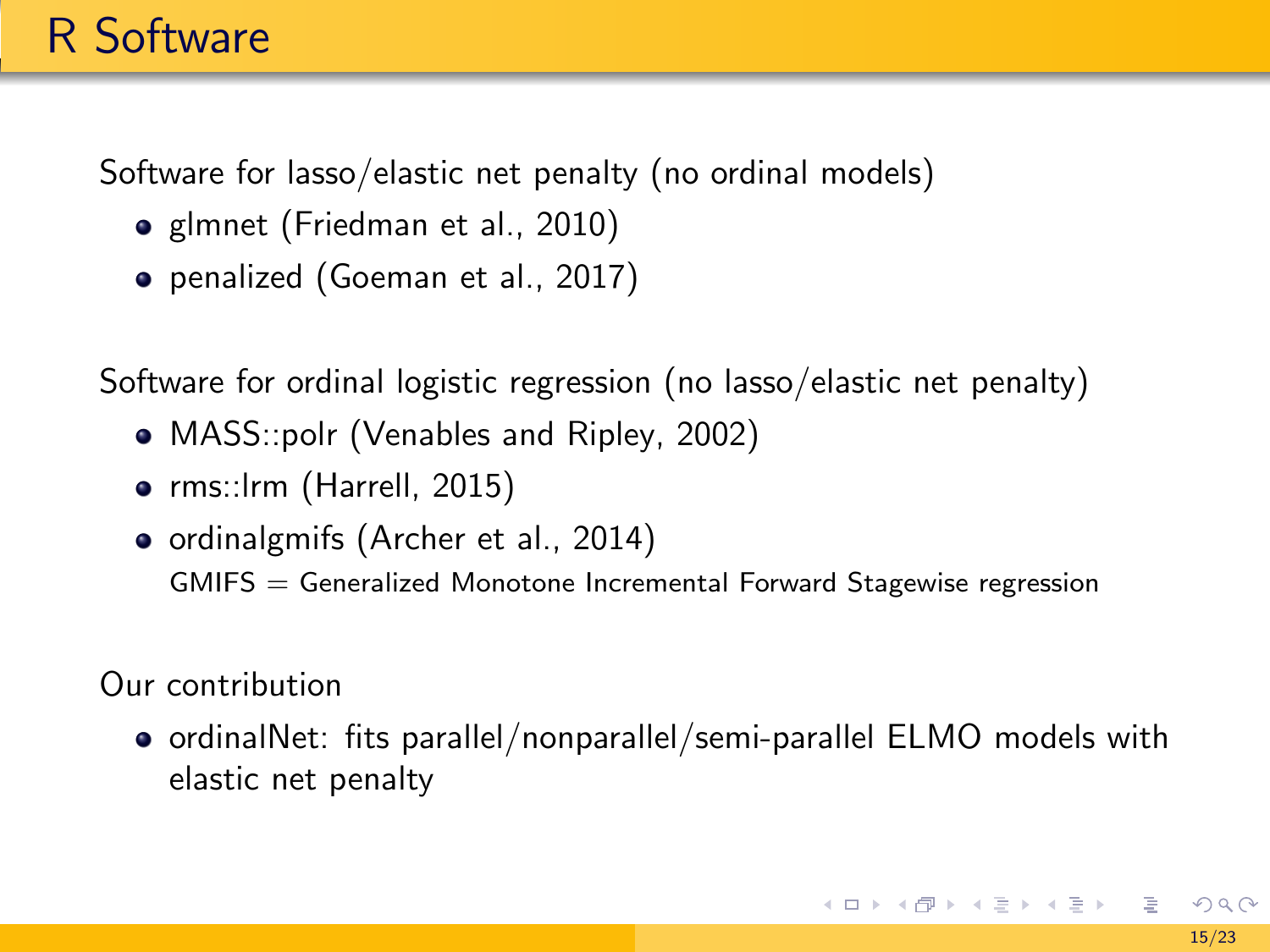# Method comparison: TCGA liver tissue data

- Compared methods for out-of-sample prediction accuracy.
- 100 cross validation replicates. Each replicate randomly split data into 46 training and 10 test observations.
- Compared 6 methods:
	- Adjacent category elastic net
		- Parallel
		- Nonparallel
		- **•** Semi-parallel
	- Multinomial logistic regression elastic net (fit by glmnet)
		- **•** Standard penalty
		- **•** Grouped penalty
	- Adjacent category generalized monotone incremental forward stagewise algorithm (fit by ordinalgmifs)
- All elastic net models used  $\alpha = 0.5$ .
- All methods were tuned by 10-fold cross validation on each training fold to optimize out-of-sample log-likelihood.

K ロ ) K ( @ ) K ( 할 ) K (할 ) ( … 할 )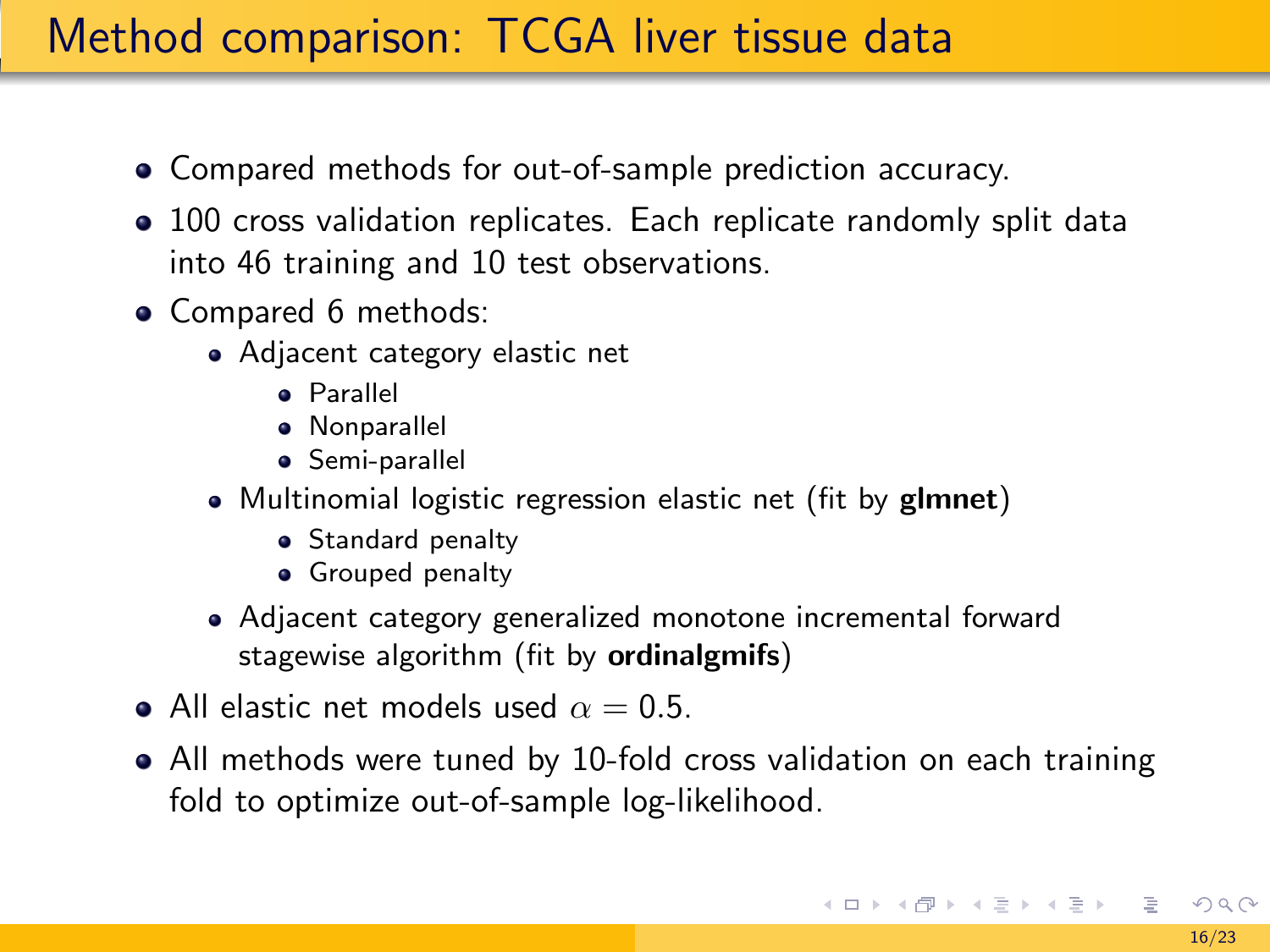# Method comparison: Misclassification rate



|                              | Avg. misclassification rate |
|------------------------------|-----------------------------|
| <b>ACAT-Parallel</b>         | 0.082                       |
| ACAT-Nonparallel             | 0.093                       |
| <b>ACAT-Semiparallel</b>     | 0.093                       |
| Multinomial Logistic         | 0.116                       |
| Multinomial Logistic-Grouped | 0.114                       |
| <b>GMIFS</b>                 | 0.089                       |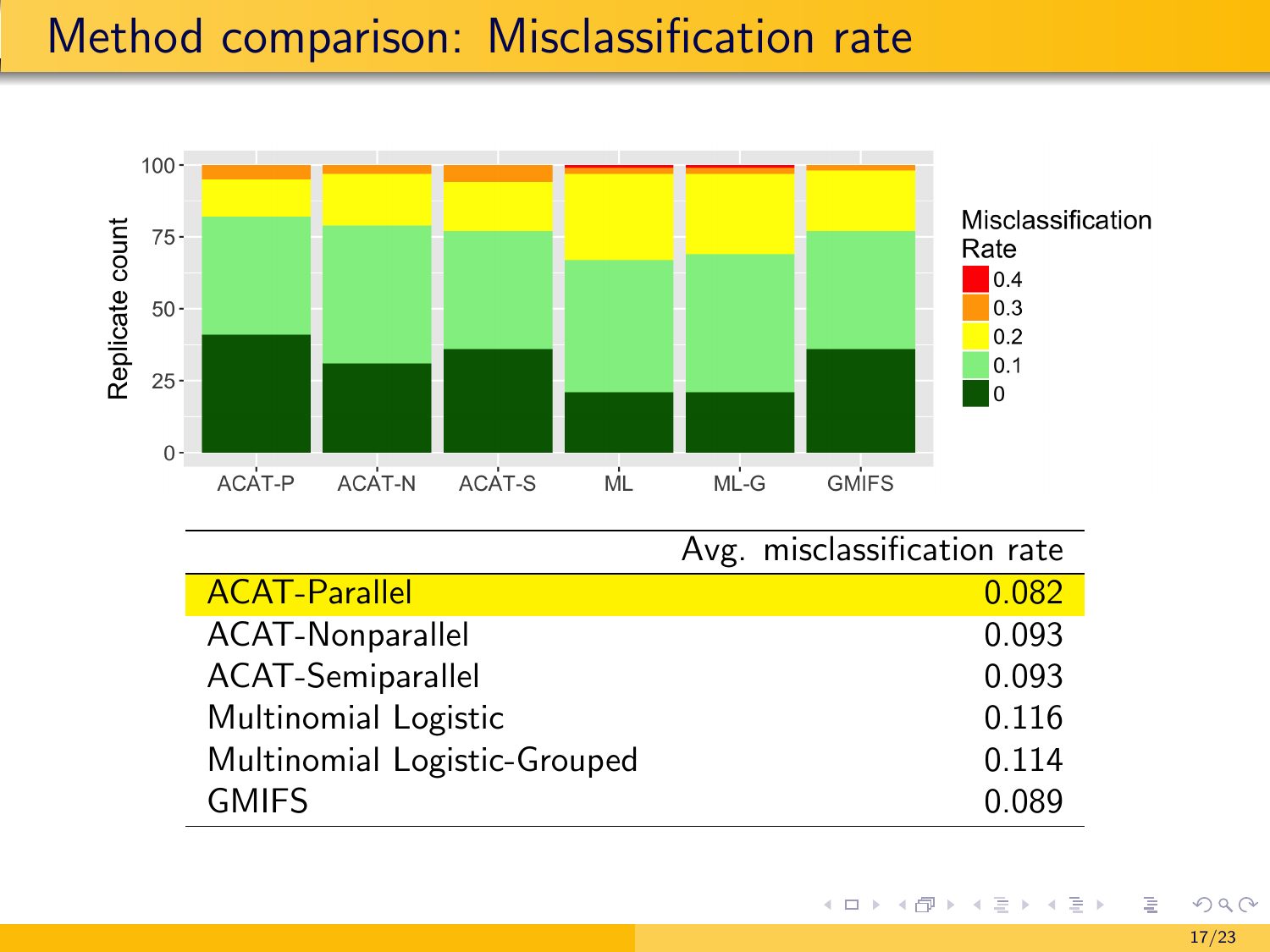### Method comparison: Brier score

Note: Brier score is like mean squared error for categorical data (lower is better)



$$
\text{Brier score} = \frac{1}{N} \sum_{i=1}^{N} \sum_{k=1}^{K} \left( \hat{P}(Y_i = k | X_i = x_i) - I(y_i = k) \right)^2
$$

 $299$ [18/23](#page-0-0)

₿

 $\mathbb{B} \rightarrow \mathbb{R} \mathbb{B} \rightarrow$ 

**€ □ >**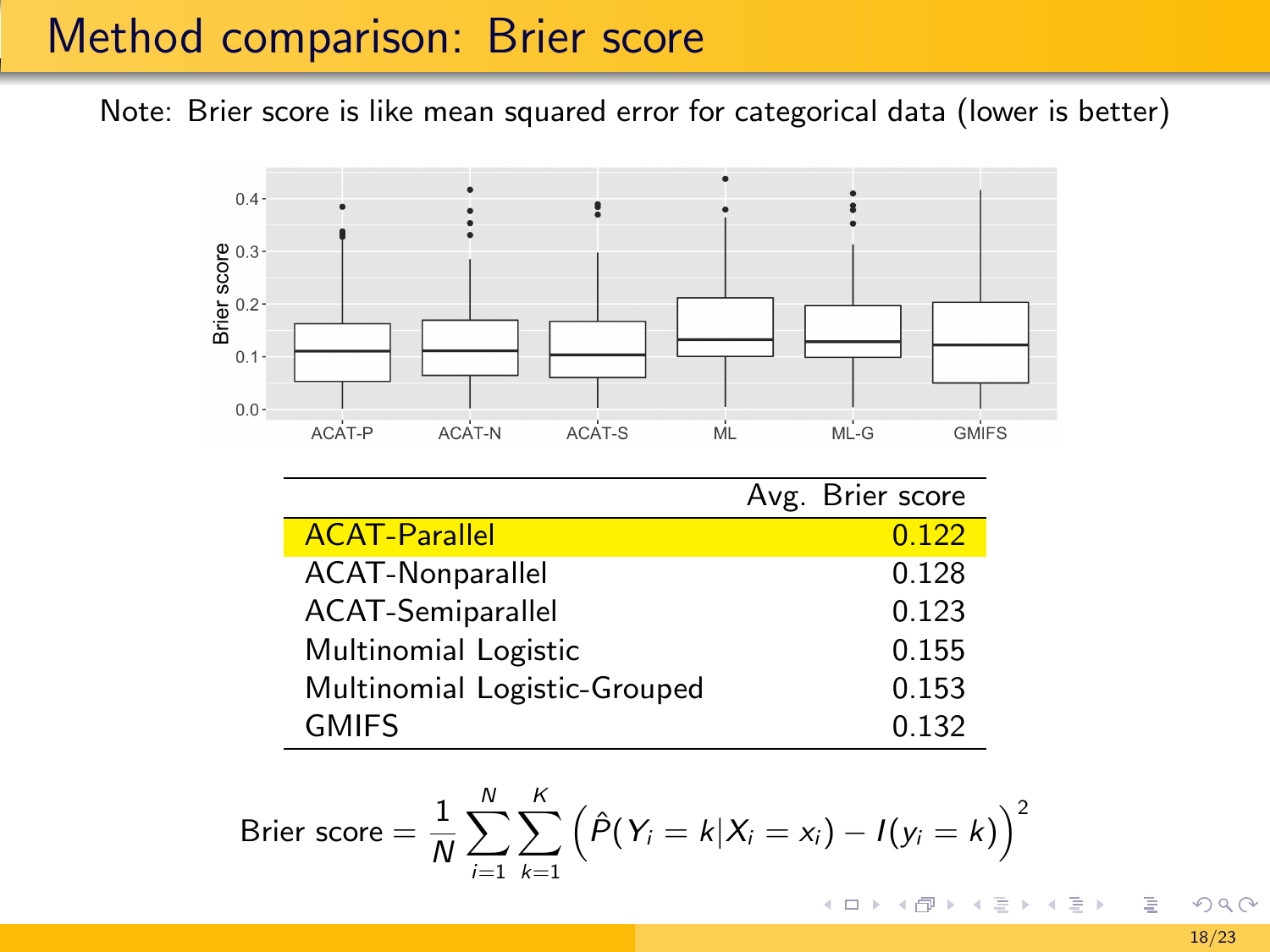ordinalNet has been cited in papers in a variety of applied fields:

- Respiratory disease [\(Albu, 2019\)](#page-36-14)
- Major depressive disorder [\(Harati et al., 2019\)](#page-36-15)
- Corporate bond rating [\(Park et al., 2018\)](#page-36-16)
- Education [\(Crues et al., 2018\)](#page-36-17)

目

メロメメ 御 メメ きょく モドー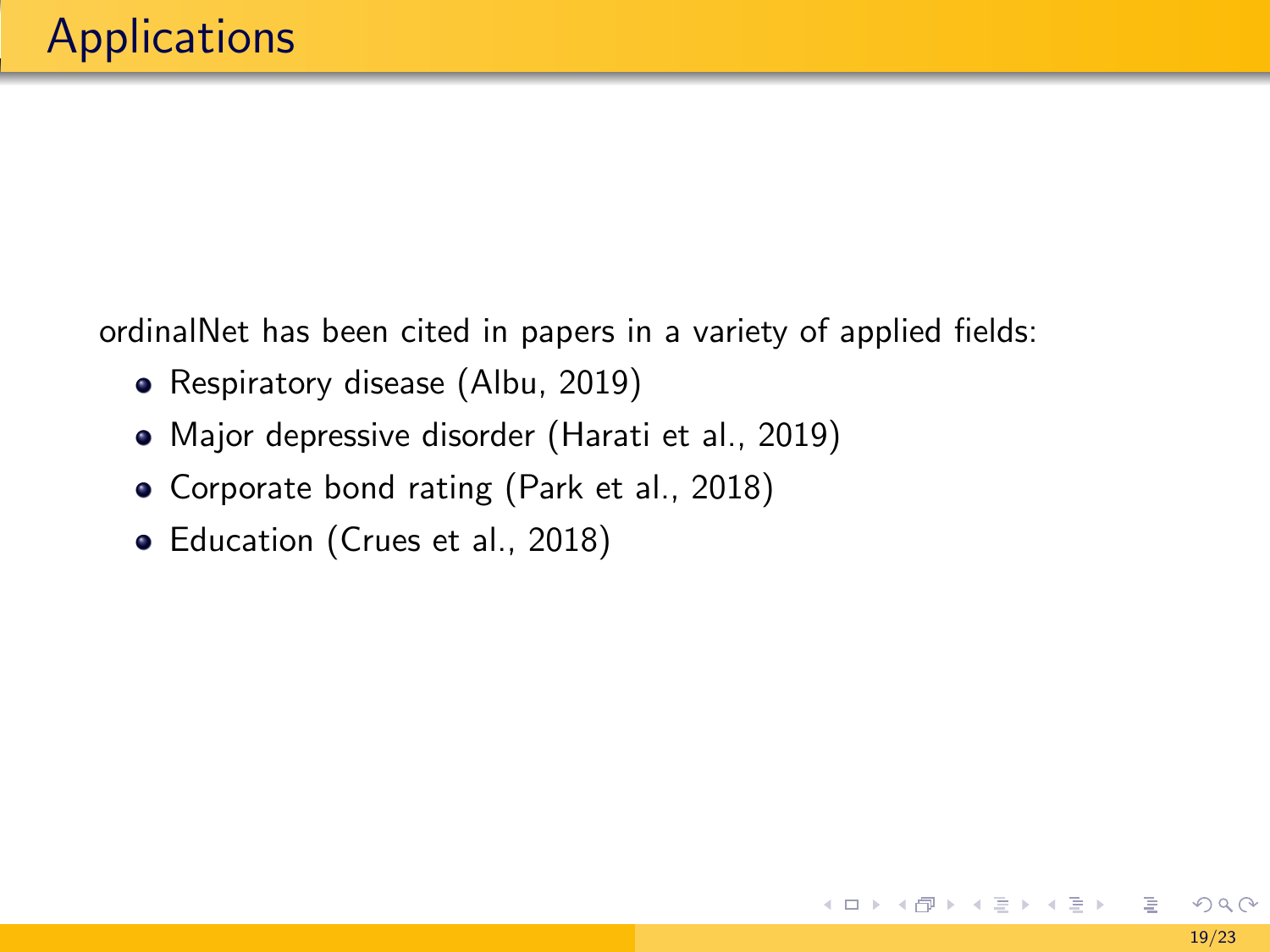- ELMO is a class of categorical response models that have parallel, nonparallel, and semi-parallel forms.
- Semi-parallel models have the flexibility of an unordered multinomial model, but can be penalized toward an ordinal model.
- Optimization done by coordinate descent.
- Implemented in **ordinalNet** package on CRAN.

イロン イタン イミン イミン 一毛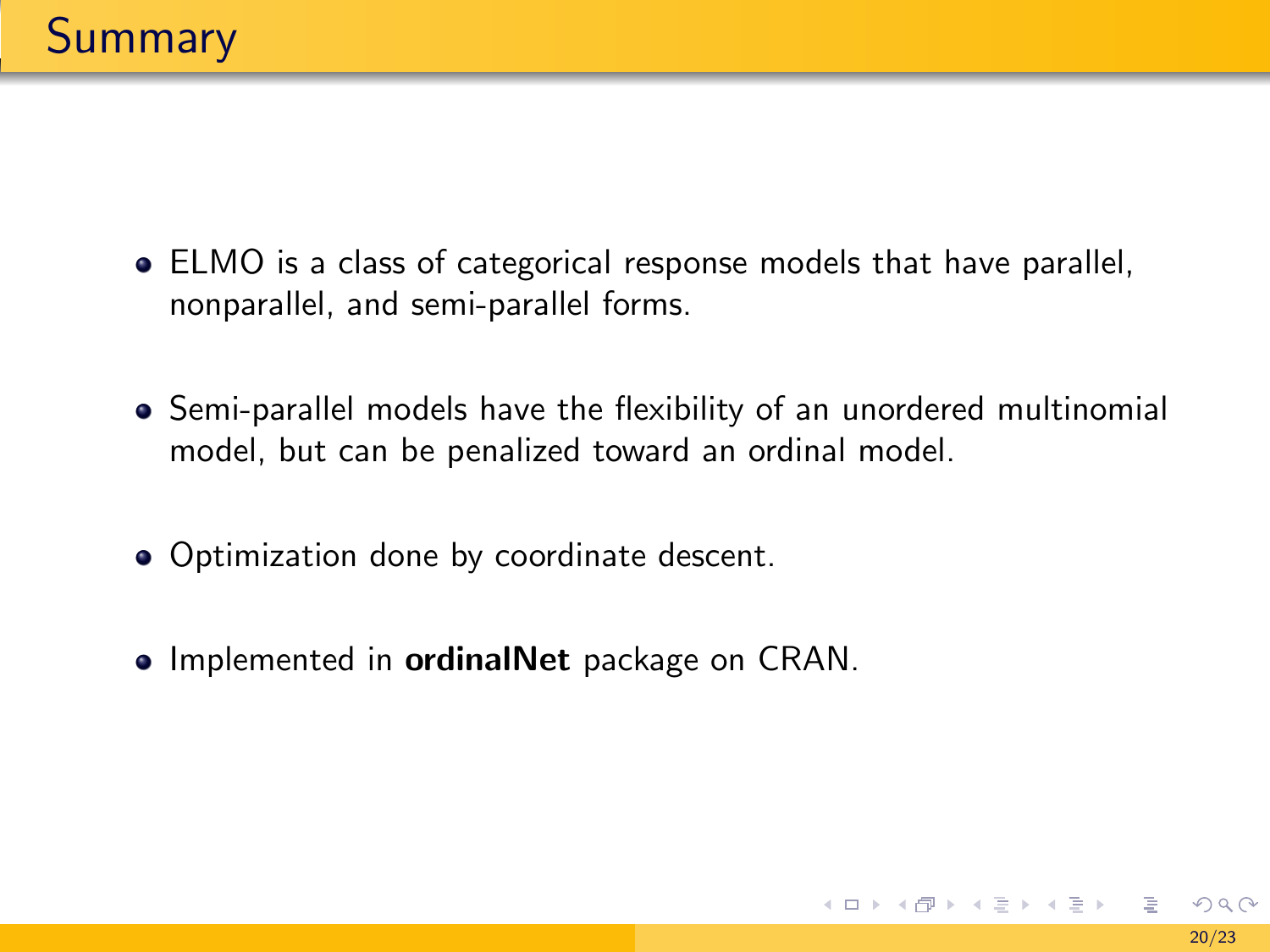# Some related work

- (high-dimensional) variable selection for ordinal models
- flexible models for ordinal response data (e.g. non-proportional odds, multivariate ordinal data data, ...)

Jan Gertheiss and co-authors, Helmut Schmidt University Tutz, Gerhard, and Jan Gertheiss. "Regularized regression for categorical data." Statistical Modelling 16.3 (2016): 161-200. Ugba ER. serp: An R package for smoothing in ordinal regression. Journal of Open Source Software. 2021 Oct 27;6(66):3705. "functions for regularization across response categories in the non-proportional cumulative ordinal regression model."

Hirk, Hornik, and Vana, Vienna University of Economics and Business (hello!)

Hirk R, Hornik K, Vana L. Multivariate ordinal regression models: an analysis of corporate credit ratings. Statistical Methods & Applications. 2019 Sep;28(3):507-39.

Hirk R, Hornik K, Vana L. mvord: an R package for fitting multivariate ordinal regression models. Journal of Statistical Software. 2020 Apr 18;93:1-41. **KORK E KERKERKERKER**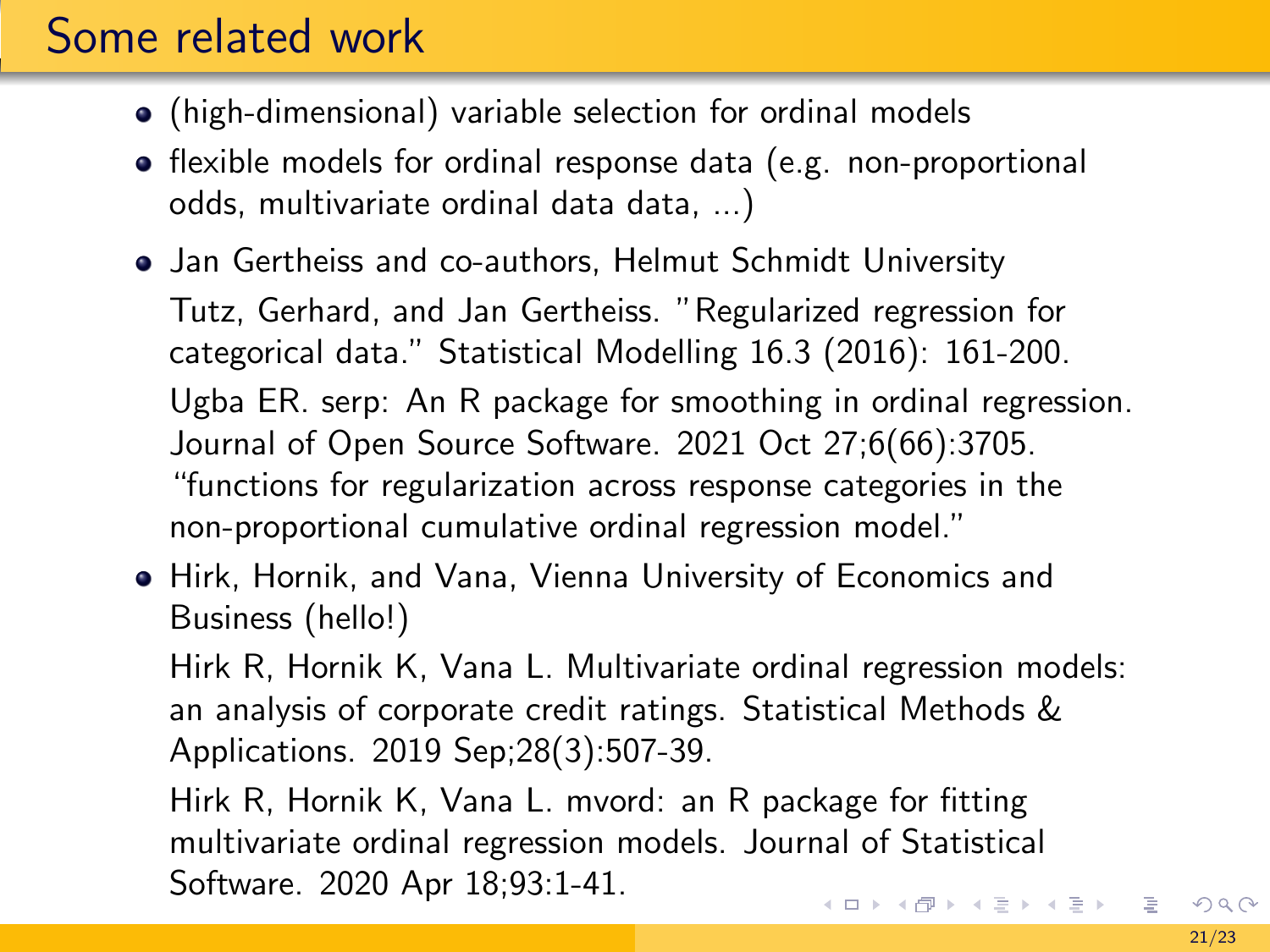# Some related work (continued)

• Paul Rathouz (ordinal outcomes, not regularization). Semi-parametric generalized linear model (SPGLM).

Wurm MJ, Rathouz PJ. Semi-parametric generalized linear models with the gldrm package. The R journal. 2018 Jul;10(1):288. ENAR March 2022. "Comparative Performance of a Semi-parametric Generalized Linear Model in Selected Analysis Settings." (session: Regression models for ordinal response data).

• Kellie Archer, Ohio State University.

Zhang, Y.; Archer, K.J. Bayesian penalized cumulative logit model for high-dimensional data with an ordinal response. Statistics in Medicine 2021, 40, 1453–1481.

Archer, Kellie J., et al. "Ordinalbayes: Fitting Ordinal Bayesian Regression Models to High-Dimensional Data Using R." (2022).

K ロ ) K ( @ ) K ( 할 ) K (할 ) ( … 할 )